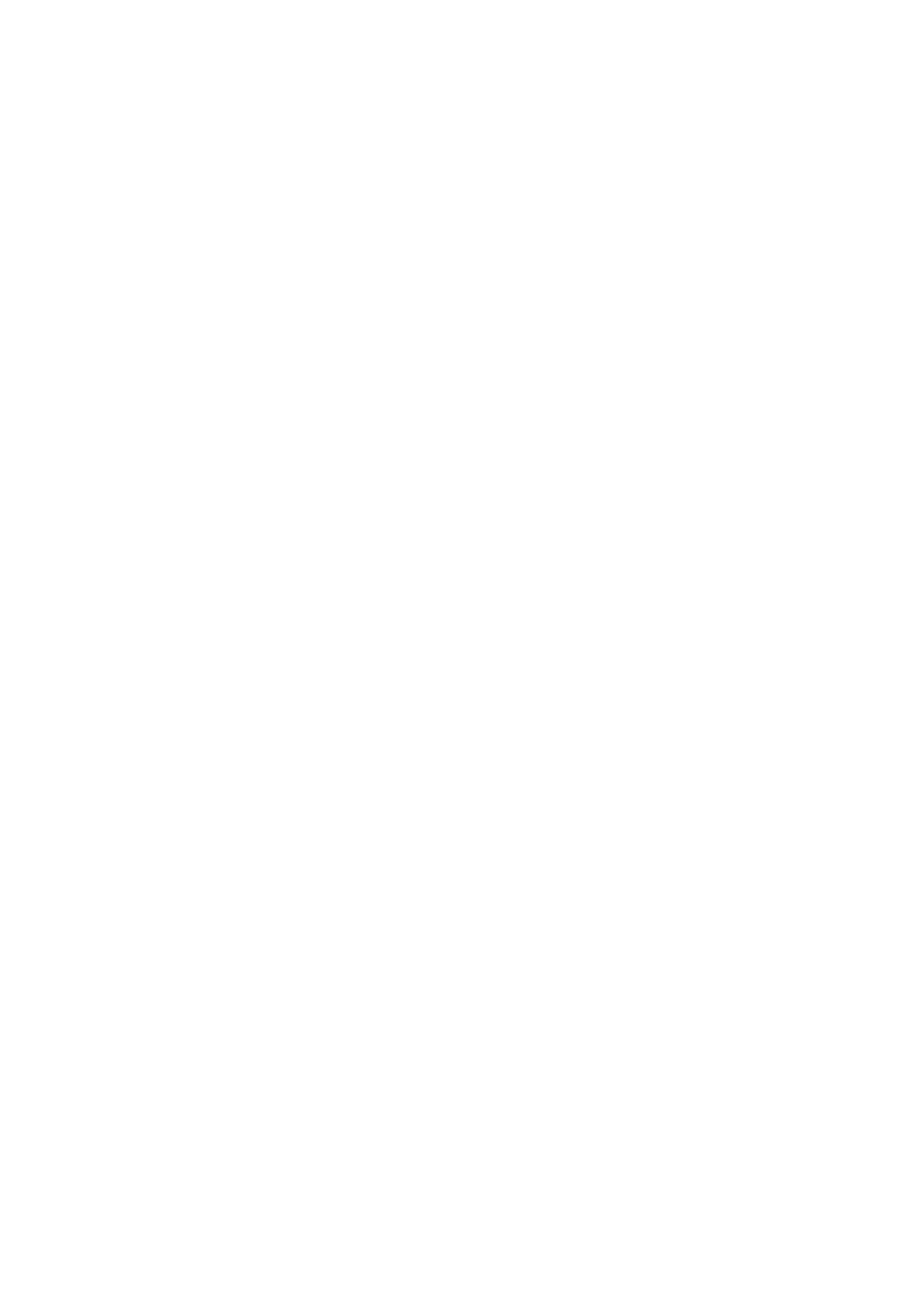# **Contents**

| $\mathbf{1}$ .                                                   |     |                                                                      |  |  |
|------------------------------------------------------------------|-----|----------------------------------------------------------------------|--|--|
|                                                                  |     |                                                                      |  |  |
|                                                                  |     |                                                                      |  |  |
|                                                                  |     |                                                                      |  |  |
|                                                                  |     |                                                                      |  |  |
|                                                                  |     |                                                                      |  |  |
| 2.                                                               |     |                                                                      |  |  |
| 3.                                                               |     |                                                                      |  |  |
|                                                                  | 3.1 | Summary of alternative ways of taxing Jersey-resident shareholders10 |  |  |
|                                                                  | a.  |                                                                      |  |  |
|                                                                  | b.  |                                                                      |  |  |
|                                                                  | c.  |                                                                      |  |  |
|                                                                  | d.  |                                                                      |  |  |
| $\mathbf{4}$ .                                                   |     |                                                                      |  |  |
| 4.1                                                              |     |                                                                      |  |  |
|                                                                  | 4.2 |                                                                      |  |  |
|                                                                  | 4.3 |                                                                      |  |  |
|                                                                  | 4.4 | Examples of the look-through and deemed distribution provisions14    |  |  |
|                                                                  | 4.5 |                                                                      |  |  |
|                                                                  |     |                                                                      |  |  |
|                                                                  |     |                                                                      |  |  |
|                                                                  |     |                                                                      |  |  |
|                                                                  |     |                                                                      |  |  |
|                                                                  | 4.6 |                                                                      |  |  |
|                                                                  | 4.7 |                                                                      |  |  |
| 5.                                                               |     |                                                                      |  |  |
| 6.                                                               |     |                                                                      |  |  |
| 7.                                                               |     |                                                                      |  |  |
| 8.                                                               |     |                                                                      |  |  |
| 9.                                                               |     |                                                                      |  |  |
| Exemption from deemed distribution for quoted companies27<br>10. |     |                                                                      |  |  |
| 11.                                                              |     |                                                                      |  |  |
| 12.                                                              |     |                                                                      |  |  |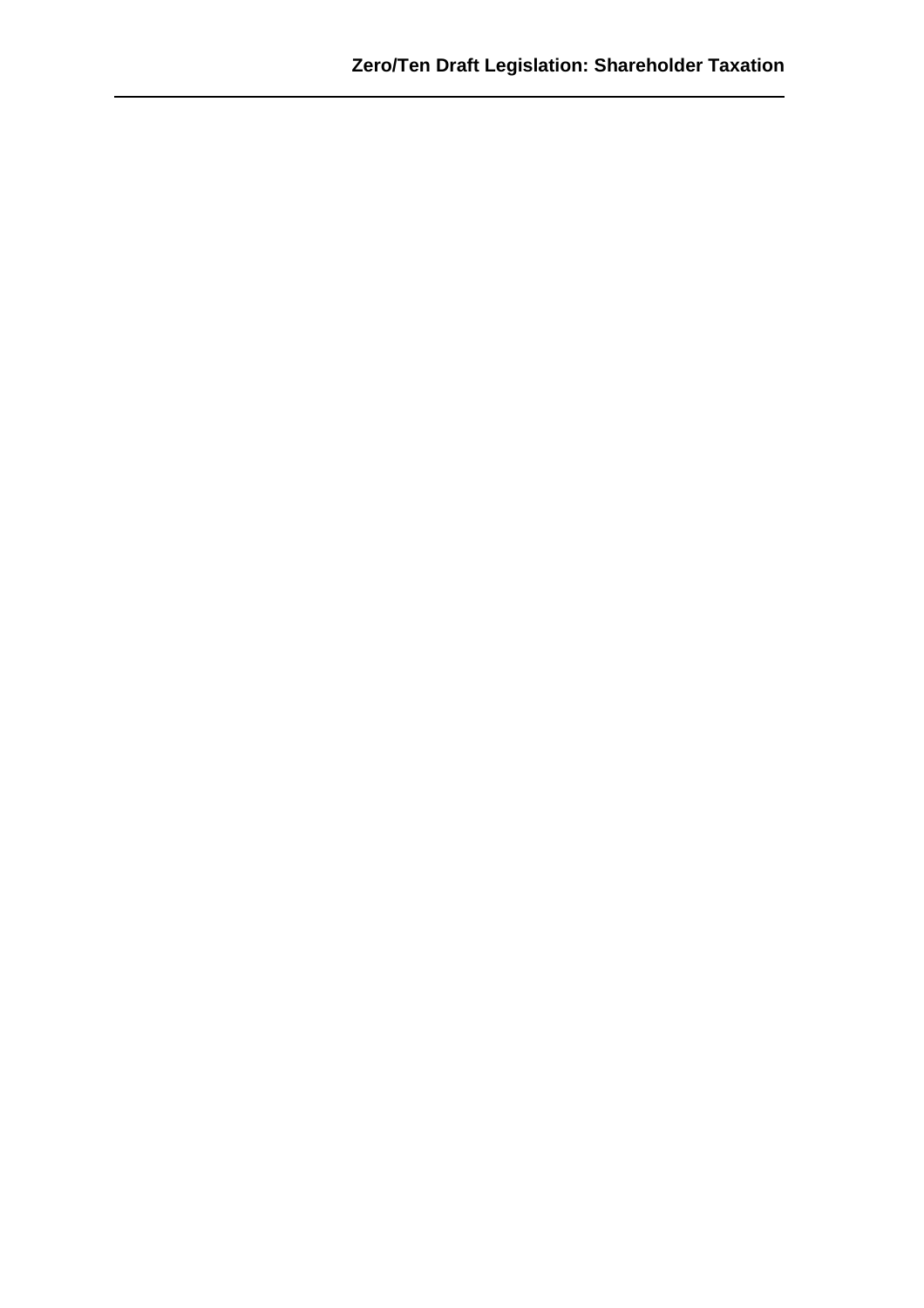# **1. Executive Summary**

## **The Panel:**

### **Deemed distribution**

On balance supports the deemed distribution proposals as the least bad method of collecting tax from local shareholders. As deemed distribution will only be 60% of a company's profits a Jersey-owned company can still retain at least 40% of its profits for reinvestment. **(Section 4)** 

## **Jersey's international obligations**

As to whether deemed distribution will satisfy Jersey's obligations under the EU Code of Conduct, and also be Human Rights compliant, the Panel notes that the proposals are a higher risk than a "distribution only" policy would be. However Jersey's proposals are a significantly lower risk than the Isle of Man's (which were recently rejected by the EU Code of Conduct group), and if problems were encountered with the EU Code of Conduct, or Human Rights legislation, it would be possible to move to a distribution only system through an amendment to the Regulations.<sup>1</sup> **(Section 4)**

#### **Tax evasion**

Notes that Zero/Ten will increase the opportunities and appetite for tax evasion by Jerseyresident individuals. The ownership of Jersey companies could be disguised by having their shares owned by a trust or an offshore group, and despite the new powers of the Comptroller it could in practice be difficult to prove ownership; this will be even easier for newly-formed companies. **(Section 5)** 

## **Tax avoidance**

Further notes that it would be possible to avoid having a Jersey company at all, particularly for a new business which could incorporate in Guernsey (especially if the business is to operate on both Islands). This could therefore lower the amount the Tax Office receives from the deemed distribution and look-through provisions, as the deemed distribution rules will not apply where there is no Jersey-resident company. **(Section 6)** 

 1 Draft Income Tax (Deemed Dividends) (Jersey) Regulations 200- (P.157/2007)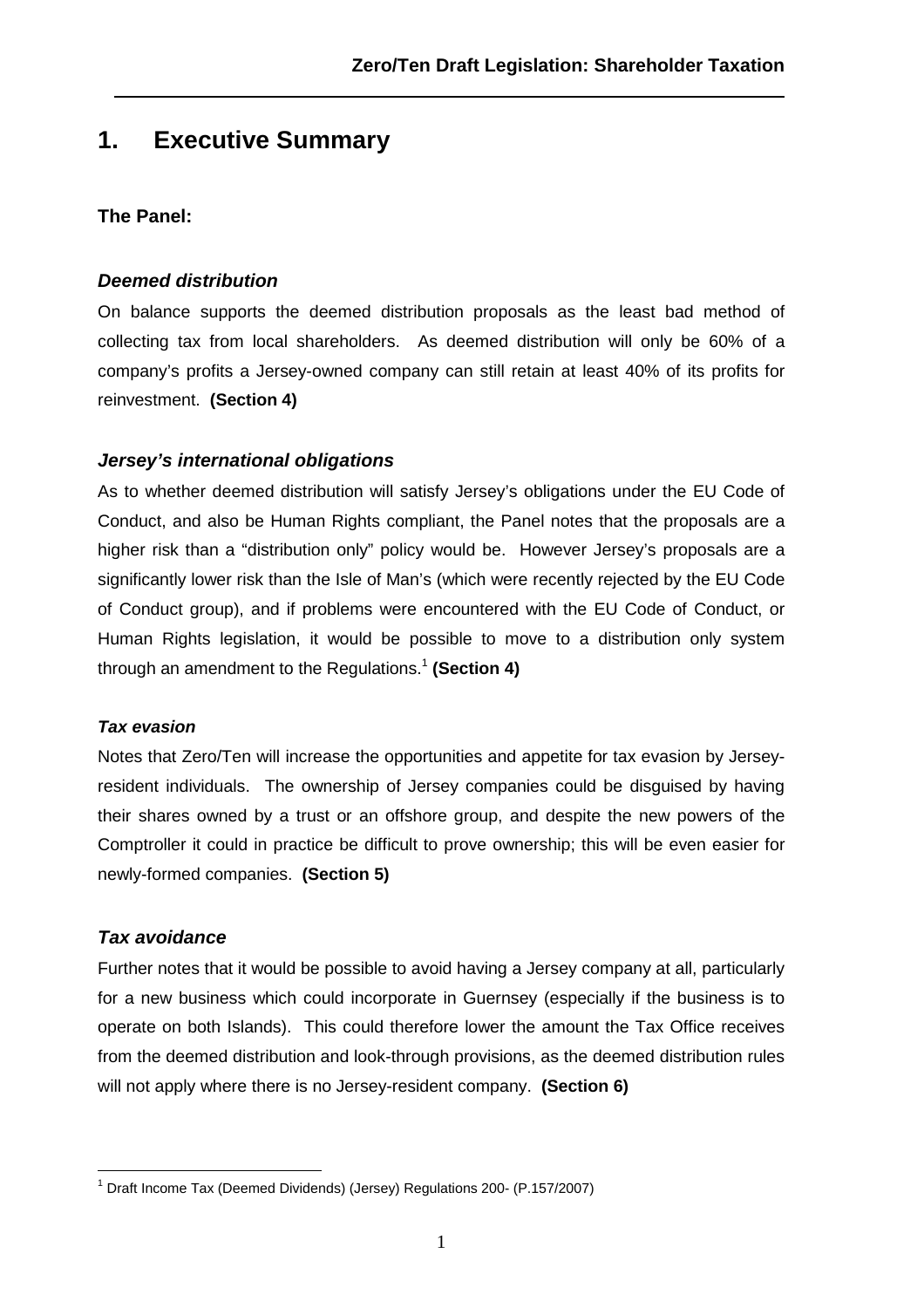#### **Investment distortion**

Notes that it would be more advantageous for a Jersey resident to invest in off-Island companies, whereas off-Island investors could have an advantage when bidding for a Jersey company. In economic terms, these two factors could cancel each other out. However, we are concerned that Zero/Ten may result in a decline in Jersey-owned businesses and thus seriously affect tax revenues.

There may also be social implications associated with a decline in locally owned and locally 'loyal' employers. The relevant Scrutiny Panel, or Panels, might wish to give this scenario some serious consideration. **(Section 7)**

#### **Taxing foreign owned trading companies**

Is concerned that so much time has passed since the Minister for Treasury and Resources was first asked to consider the proposal for a tax on owner-occupied business property, and urges the Minister to examine the economic impact and potential yield from this tax and report on his findings as a matter of urgency. **(Section 8)** 

## **Comptroller's powers (Article 20b)**

On balance accepts the proposal to increase the Comptroller's powers, in an attempt to reduce the above problems of increased opportunities for avoidance and evasion under the Zero/Ten system. The Panel is concerned however at the potential for increased tension between the authorities and taxpayers as a result. **(Section 9)**

#### **Exemption from deemed distribution for quoted companies**

Is concerned that the proposal for exemption from deemed distribution for companies quoted on a "recognised stock exchange" is unnecessary and risks increasing avoidance further. We therefore recommend that this exemption should be removed, and have lodged an amendment accordingly. **(Section 10)**

#### **De minimis limit**

Is concerned that the proposed de minimis, whereby shareholdings of less than 5% in a company will be exempt from tax on deemed distributions, would enable significant shareholdings to avoid tax (until a dividend is actually paid), and therefore recommends that 2% would be a better compromise between administrative efficiency and fairness. We have therefore lodged an amendment accordingly. **(Section 11)**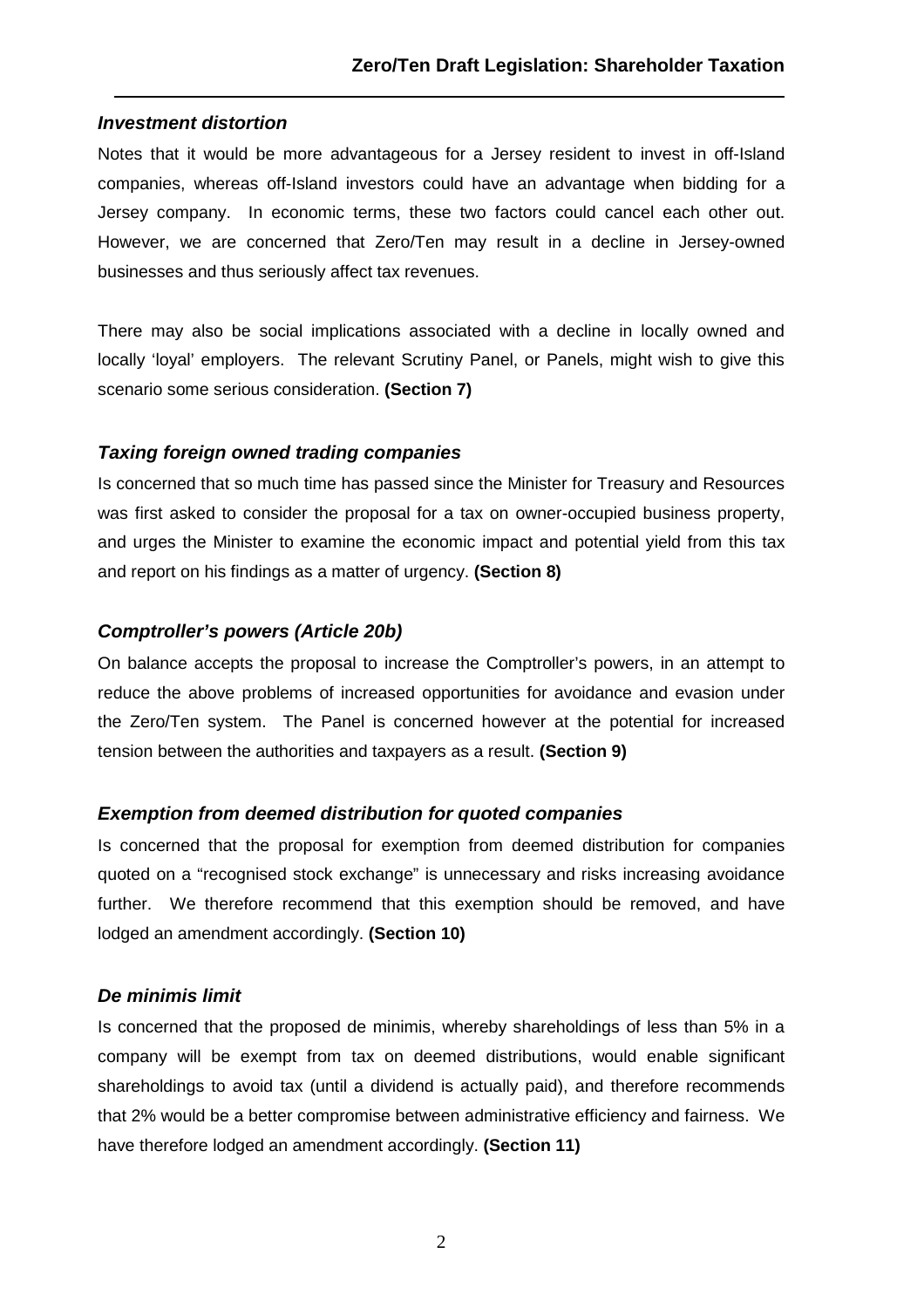## **Distinction between a trading company and an investment company**

Believes that the current definition is satisfactory, and is pleased to note that the Treasury have abandoned their original definition and adopted a more practical basis. **(Section 12)**

### **Calculation of deemed distributions**

On balance supports the decision to calculate deemed distributions on a "tax profits" basis rather than an "accounts basis". The Panel notes that this causes an increased risk of the proposals being rejected by the EU, or leading to challenges under the Human Rights legislation. **(Section 12)**

#### **Shareholder loans**

Is concerned that the exemption for shareholder loans being taxed as distributions if the shareholder is charged a commercial interest rate gives scope for tax avoidance. It is noted that Article 134A of the Income Tax legislation should provide the Comptroller with the appropriate powers to ensure this exemption is not taken advantage of. However, this situation will need to be monitored. **(Section 12)**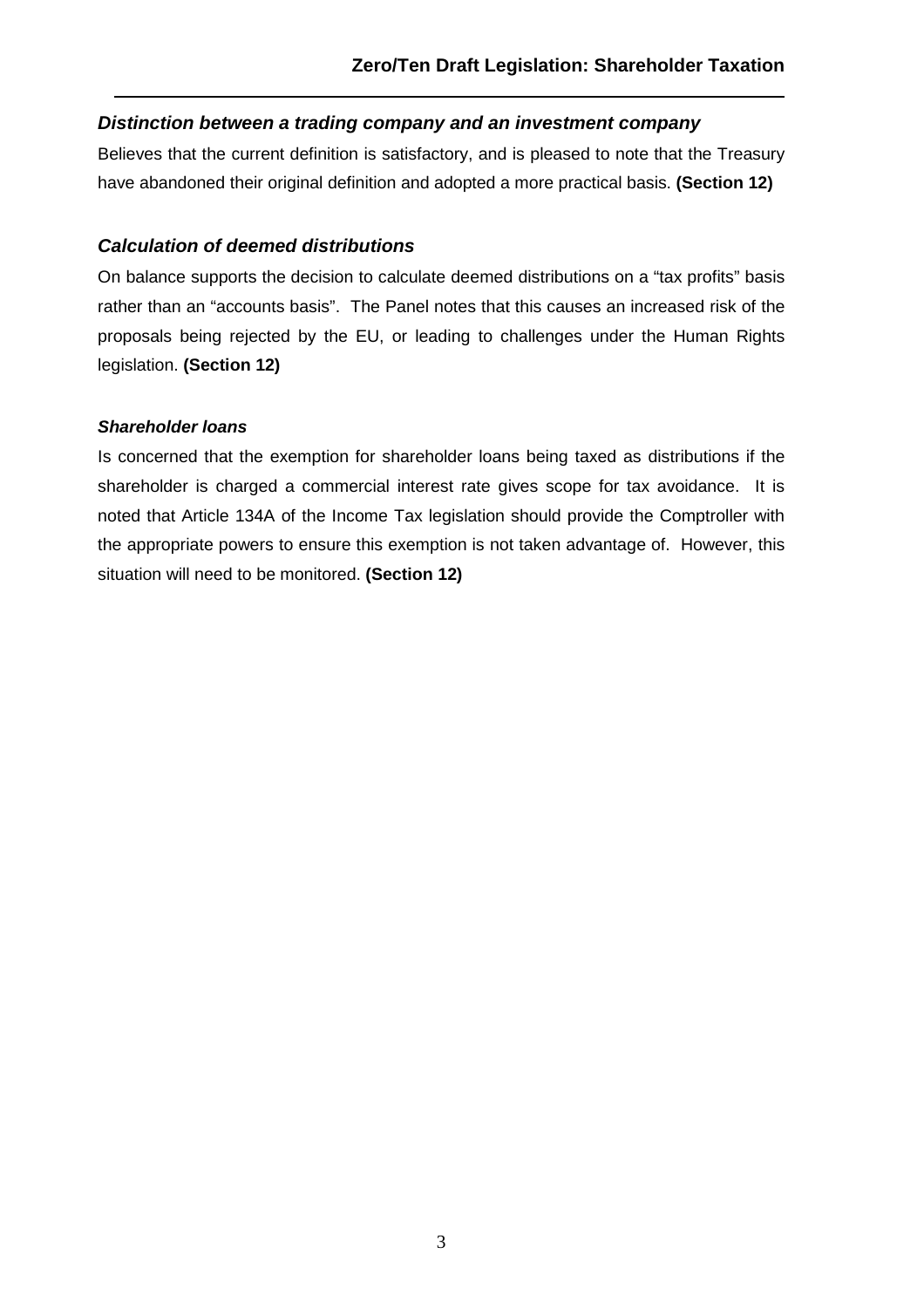# **Panel Membership**

The Corporate Services Scrutiny Panel is constituted as follows –

Deputy P. J. D. Ryan, Chairman Connétable J. Le Sueur Gallichan Connétable D. J. Murphy Deputy C. Egré

Officer support: Mr M. Haden and Miss S. Power

# **Independent Expert Advice**

The Panel engaged the following advisers to assist it with the review –

Mr. Brian Curtis, FCIB, MSI (dip.), PFS, FInstD, has worked in Jersey's Finance Industry for some 35 years and is currently involved with a number of activities within the industry and the voluntary sector.

Mr. Richard Teather, BA, ICAEW, a senior lecturer in Tax Law at Bournemouth University; a Freelance Tax Consultant and a writer on Tax Law and Policy.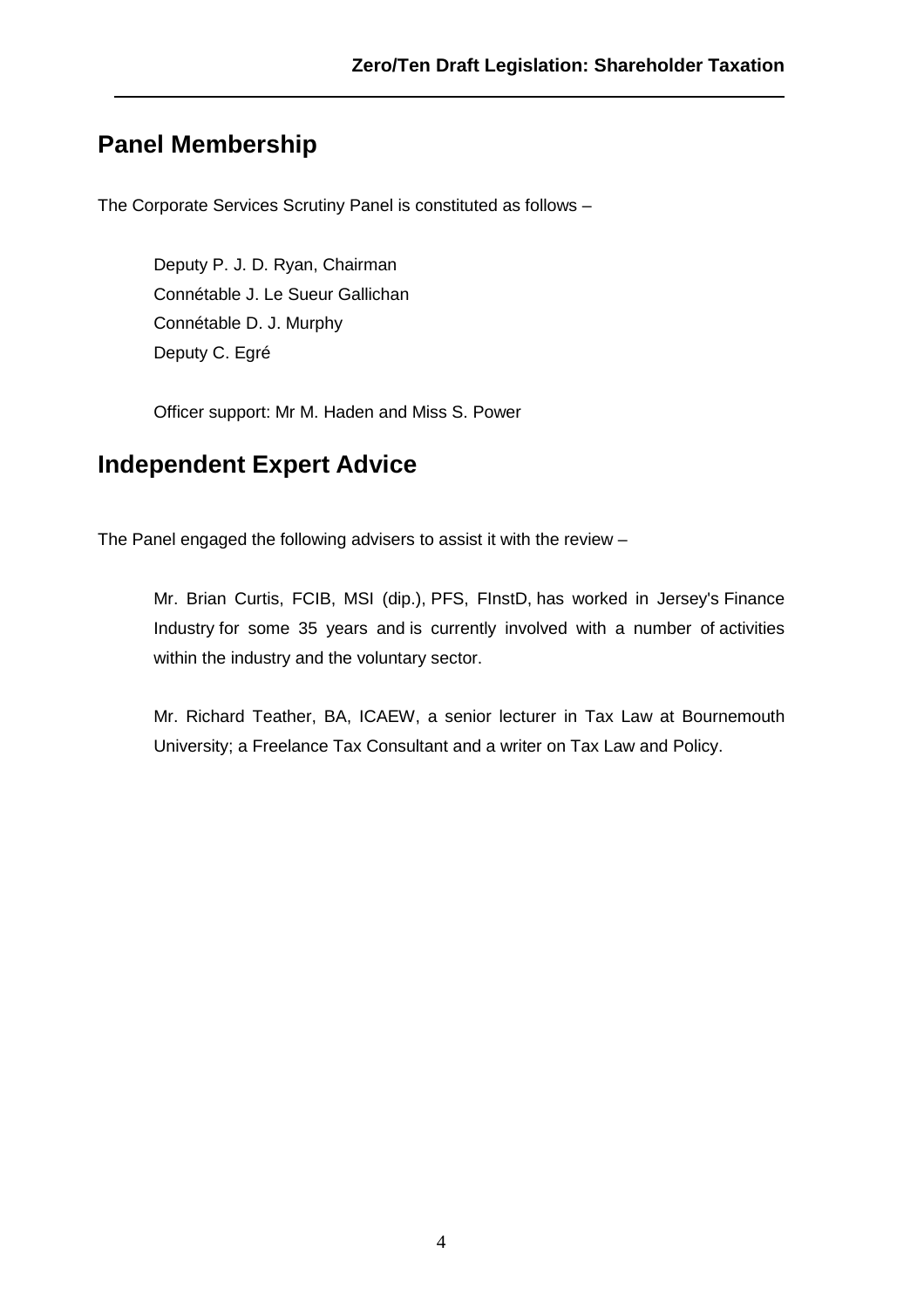# **Terms of reference**

The Corporate Services Scrutiny Panel approved the following terms of reference for the third phase of the review of the Zero/ten design proposals:

To review the second part of the Zero/Ten Draft Legislation, and any areas of concern raised by the Zero/Ten system as modified by that draft law, with a particular focus on the following areas –

- 1. The provisions for taxing Jersey-resident shareholders;
- 2. The provisions (or lack thereof) for obtaining revenues from non-Jersey owned companies;
- 3. The distributional effects and equity of the proposed Zero/Ten system;
- 4. The effectiveness and fairness of any anti-avoidance measures and disclosure obligations;
- 5. The extent to which the proposed legislation meets the concerns raised in the Panel's first two reports on Zero/Ten; and
- 6. The extent to which the obligations under Jersey's agreement with the EU have been satisfied.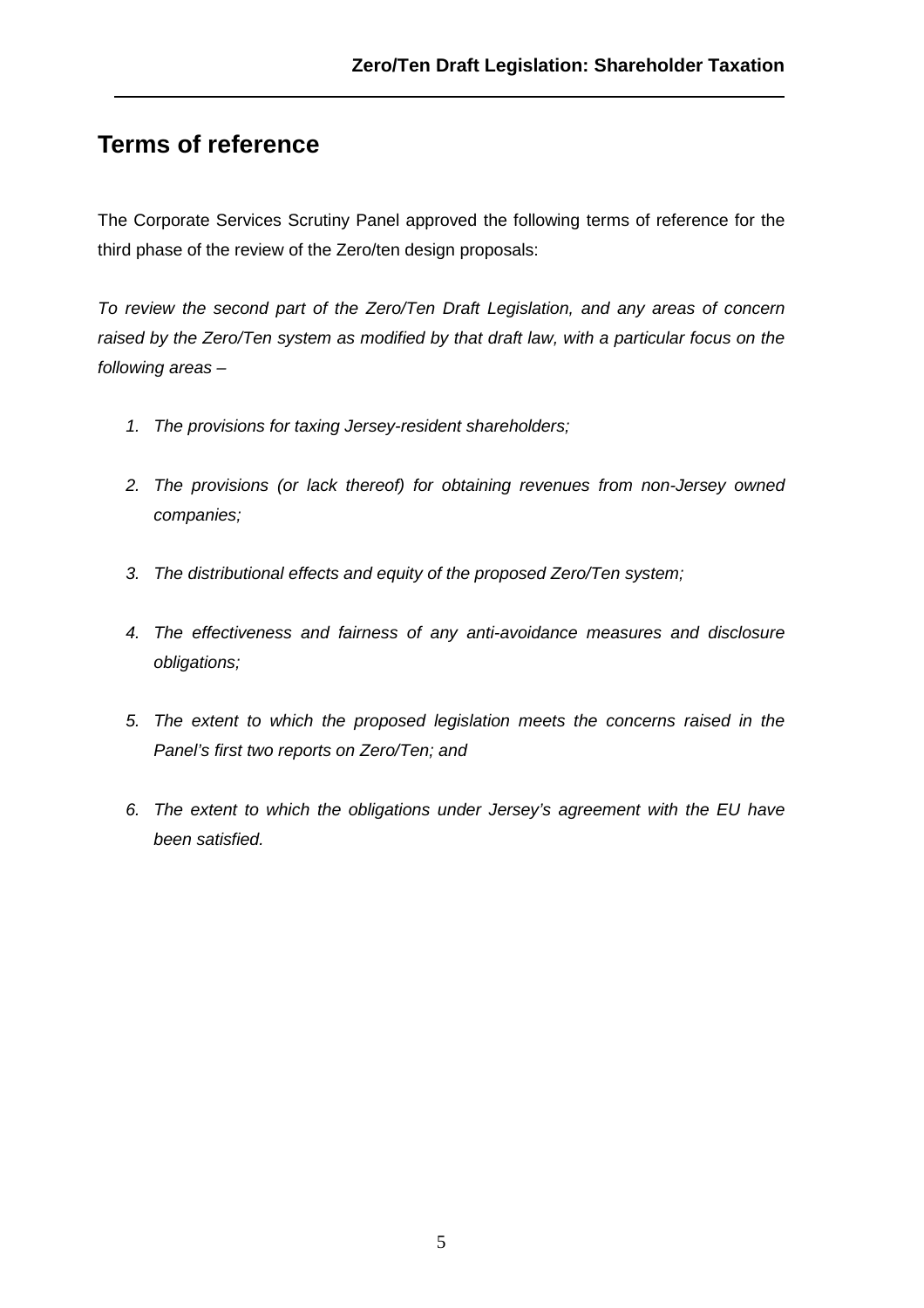# **Documentation**

The following documents were considered when compiling this report, and are available on the Scrutiny website (http://www.scrutiny.gov.je/ ):

Draft Income Tax (Amendment No.29) (Jersey) Law 200- (P.156/2007)

Draft Income Tax (Deemed Dividends) (Jersey) Regulations 200- (P.157/2007)

Review of the Zero/Ten Design Proposal, Corporate Services Scrutiny Panel (S.R.4/2006)

Review of the Zero/Ten Tax Design Proposals, Corporate Services Scrutiny Panel (S.R.3/2007)

Review of the Zero/Ten Tax Design Proposals – Taxing Foreign Owned Trading Companies, Corporate Services Scrutiny Panel (S.R.14/2007)

# **Hearings**

The following witnesses attending hearings with the Panel:

## **16th August 2007**

Senator Terry Le Sueur, Minister for Treasury and Resources Mr Malcolm Campbell, Comptroller of Income Tax

A verbatim transcript of the hearing is available on the Scrutiny website.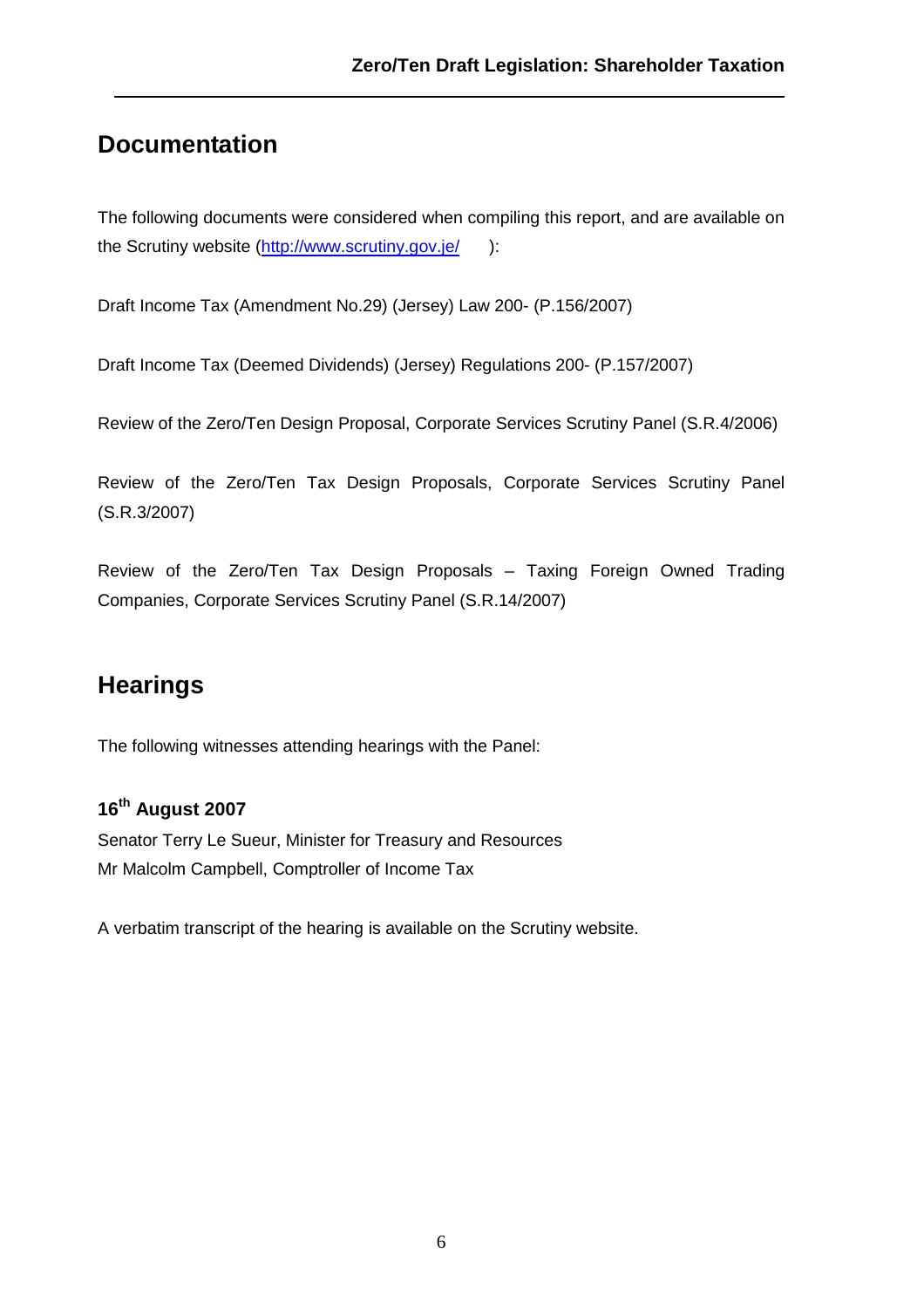# **2. Proposed Amendments to the Draft Law**

We propose amendments to the following articles of the draft law in order to bring about the change specified below:

- **1. Articles 33(b) and 38**  to remove the exemption from deemed distribution for quoted companies. **(See section 10 of our report)**
- **2. Articles 38 and 41** to reduce the proposed de minimis limit from 5% to 2%. **(See section 11 of our report)**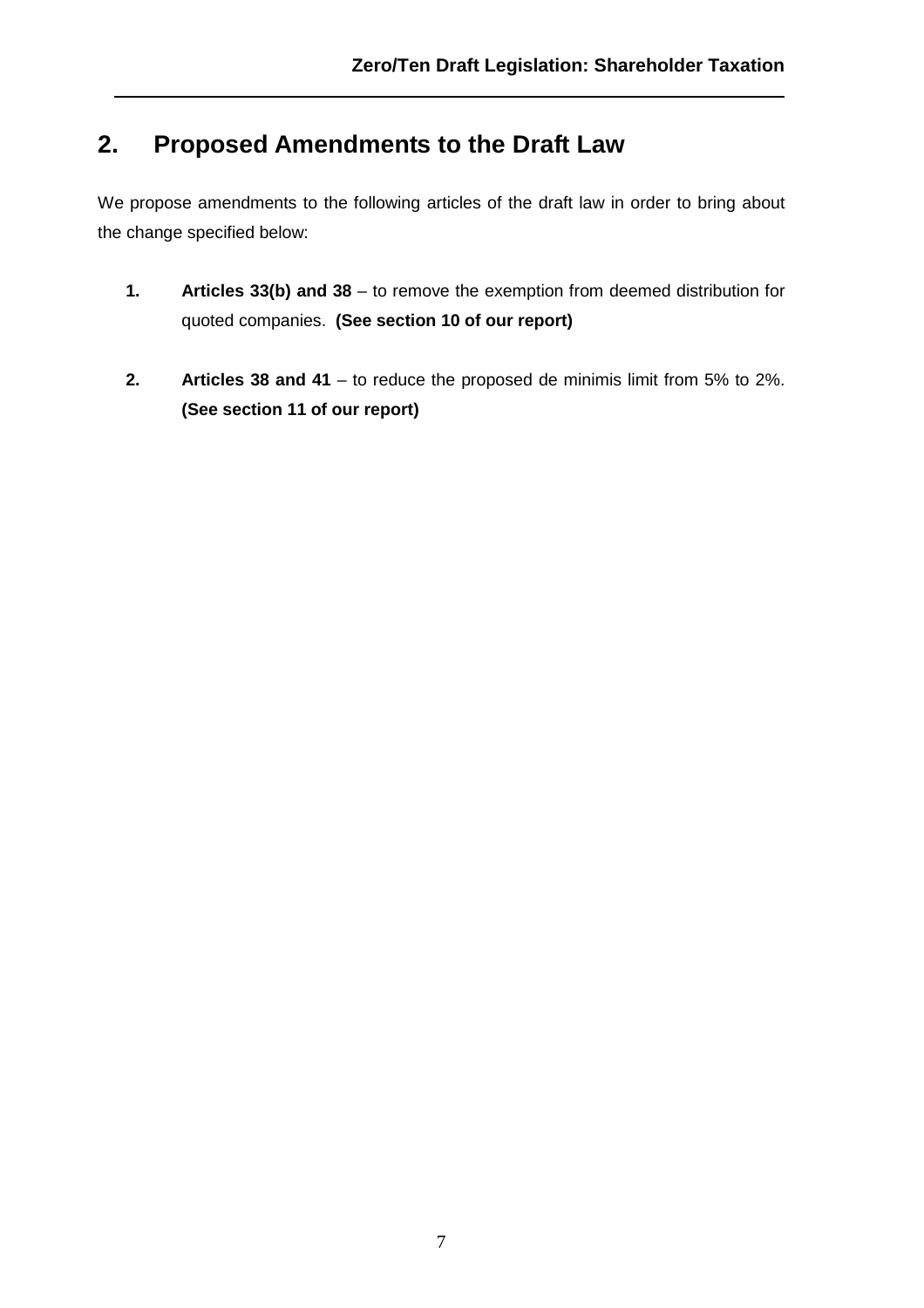# **3. Introduction**

The Corporate Services Scrutiny Panel has already presented three reports to the States on the Zero/Ten Proposals:

- Interim Report (S.R.4/2006), presented to the States on 28<sup>th</sup> September 2006. This report was based on the initial consultation document released by the Treasury, dated  $5<sup>th</sup>$  May 2006.
- Second Report (S.R.3/2007), presented to the States on 23<sup>rd</sup> January 2007. This report examined the Treasury and Resources Minister's revised proposals contained in R.80/2006 and the first part of the Zero/Ten Legislation (i.e. that dealing with the taxation of Jersey companies).<sup>2</sup>
- Third Report (S.R.14/2007), presented to the States on 4<sup>th</sup> September 2007. This report focused on Jurat Blampied's proposed mechanism to tax foreign owned trading companies.

This is therefore the fourth stage of the Panel's Review into the Zero/Ten proposals, and it is focused on the second part of the Zero/Ten legislation package. The States have already passed the core Zero/Ten provisions, introducing the 0%, 10% and 20% rates for companies. This part of the legislation deals with shareholder taxation.

Under the first part of the legislation almost all companies will be taxed at 0%, the exceptions being utilities (20%), property companies (20%) and financial service providers (10%). This change in corporate taxation was necessary for two reasons. Firstly, Jersey's commitment to the United Kingdom to comply with the EU Code of Conduct on Business Taxation. Secondly, to achieve a more competitive corporate tax rate for our financial services industry.

Under Jersey's commitment to the UK and the EU, the Island agreed to scrap the system whereby many companies owned by non-residents (particularly those set up in the course of a financial services transaction) would pay a lower tax rate than Jersey's general rate of 20%. This system was seen as discriminating in favour of non-resident companies, and therefore "harmful".

 2 Draft Income Tax (Amendment No.28) (Jersey) Law 200-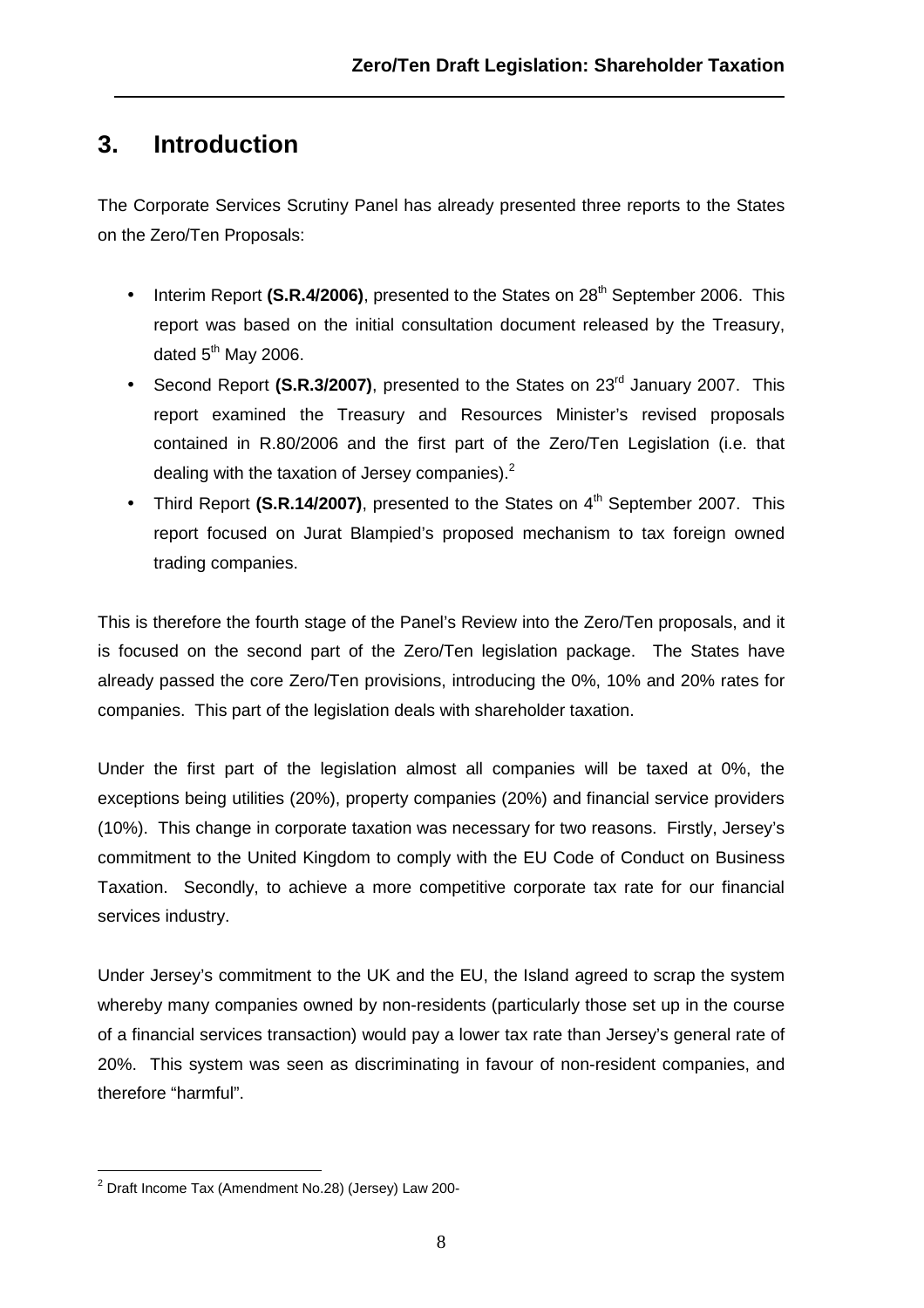However, to be successful the finance industry needs tax-free companies for its clients, and Jersey needs the jobs, the tax on the employees' salaries and the tax revenues, even at a lower rate, on the profits of local companies dealing in financial services. Therefore, the only way to meet Jersey's obligations without destroying our Island's prosperity is to make all (or almost all) companies tax free by establishing the general rate at 0%.

Other jurisdictions are already charging considerably less than the current 20% rate and are actively seeking to attract business, and Jersey financial services businesses, away from Jersey. The 10% financial services rate is therefore felt to be appropriate and to have addressed this problem before it became a serious one. It is allowable under the EU Code of Conduct to charge a higher than the "standard" rate for a relatively small number of companies within a jurisdiction. So it is not anticipated that having a higher rate for financial services will cause any problems. This is in recognition of the problems that a relatively small number of very high turnover companies can cause in relatively small economies, by soaking up resources otherwise needed for the remainder of the economy.

Zero/Ten therefore proposes that most limited companies residing in Jersey will pay no income tax here, even if it is doing business in Jersey (whether it is a shop, or a service business such as car repairs, or an investment company), and this is regardless of who owns it. The main exception to the rule is utility companies and property companies. The EU Code of Conduct regards such companies as completely "immovable" in any jurisdiction, and therefore considers utility companies and property companies to be outside the scope of the code. We can therefore continue to tax utility companies and property companies at the current standard rate of 20%.

However, this would mean that there would be no tax on the profits of those Jersey businesses that are run by limited companies, whilst employees (and the self-employed who do not operate through companies) would pay at the normal personal income tax rate of 20%. This second part of the Zero/Ten legislation therefore tries to collect some tax from the profits of these Jersey businesses, by taxing the local people who own shares in the company.

This report will summarise the proposals contained within the draft shareholder legislation, and highlight the issues that the Panel believes still need to be addressed. A summary of the amendments the Panel will be bringing forward to the draft legislation can be found on page 7.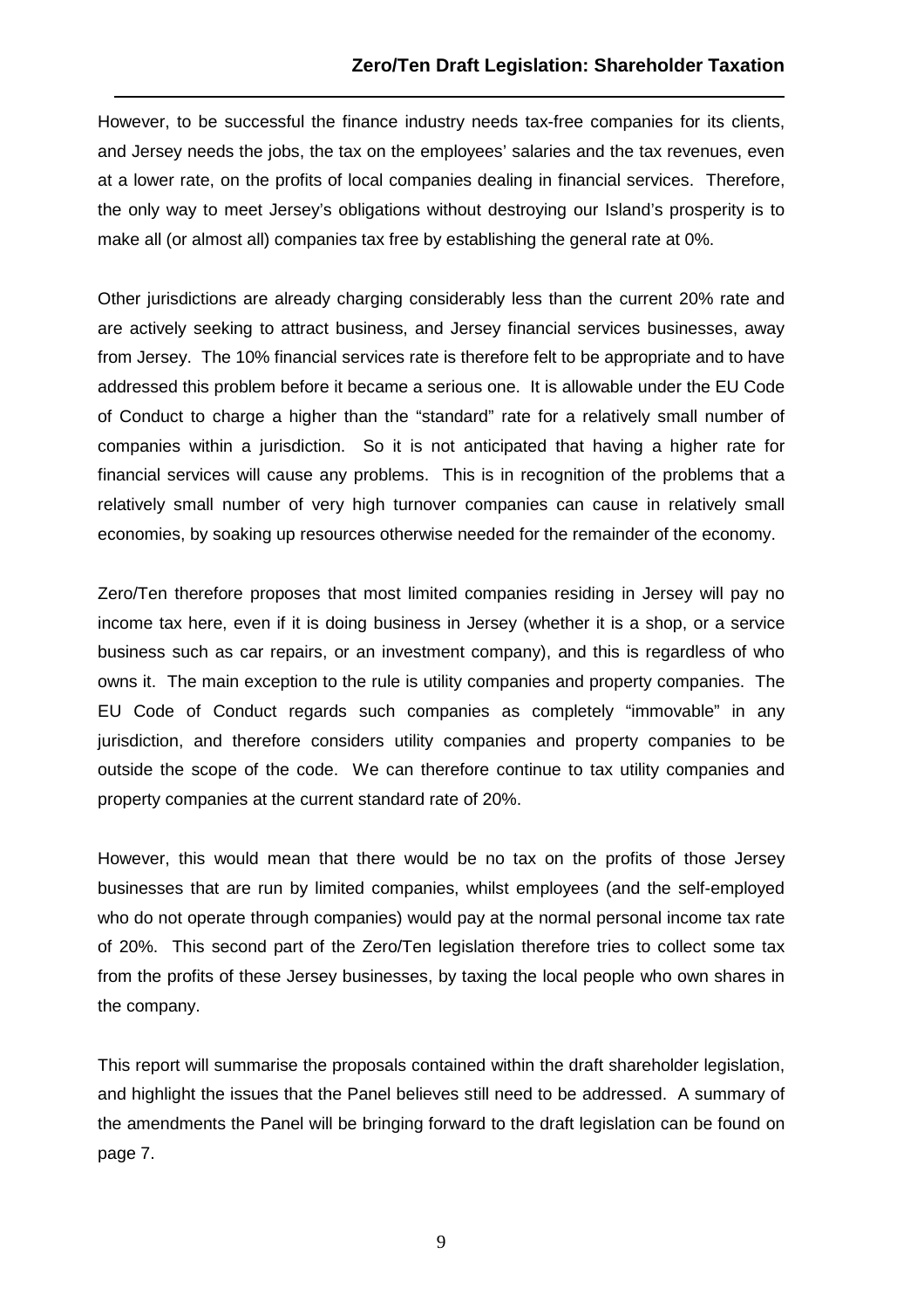# **3.1 Summary of alternative ways of taxing Jersey-resident shareholders**

There are four main ways that Jersey people could be taxed on the profits of the companies in which they own shares:

## **a. Actual distribution basis**

Under this method shareholders would only be taxed when they actually receive a dividend from the company; until then there would be no tax. This is the simplest method, and the one adopted by Guernsey, but there are two major disadvantages for the Treasury:

- **Cashflow** disadvantage it could be years before any dividends are paid, and therefore before any tax is received.
- **Avoidance**  shareholders could avoid the tax, for example if the company just paid one large dividend every few years, and in that year the shareholders made sure that they were not tax-resident in Jersey.<sup>3</sup>

## **b. Deemed distribution basis**

If the company does not pay a dividend, this method taxes the shareholders on the dividend they could have received had the company chosen to do so.

The deemed dividend could be the maximum that the company could pay (i.e. its entire accounting profits for the year), or just a percentage of that (to recognise the fact that most businesses do not pay out all of their profits but keep part back for reinvestment).

## **c. Look-through**

Under this method the company is ignored for tax purposes, and the shareholders are taxed on their share of the company's profits for the year (just as they would be if it were a partnership).

**EXECUTE:**<br><sup>3</sup> It would be possible to have a deemed dividend system (see below) that only operated when a shareholder becomes non-resident or sells his shares.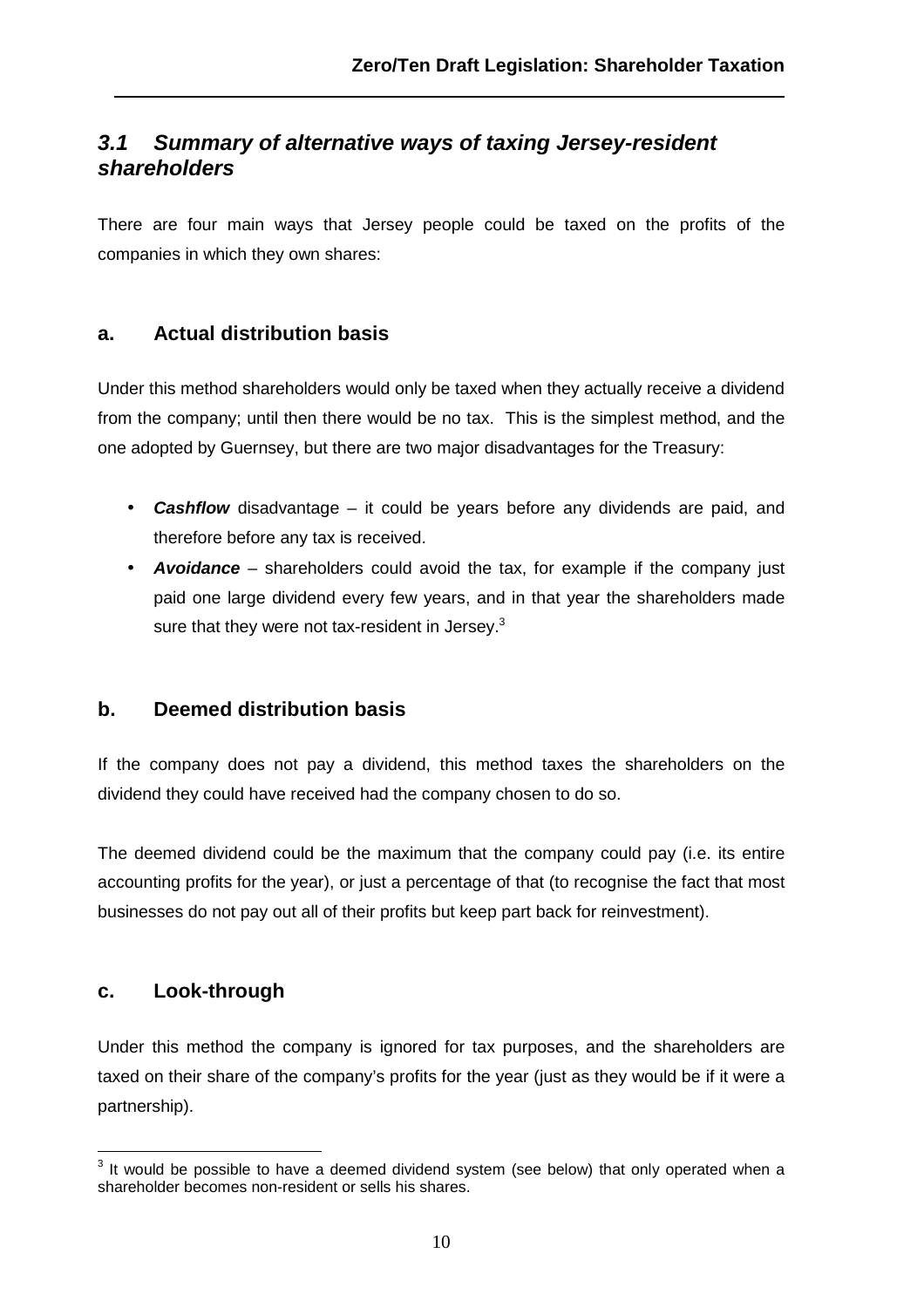# **d. Company acting as agent**

This is an enhancement of the 'deemed dividend' or 'look-through' methods. The tax is calculated just as it would be for 'deemed dividend' or 'look-through'. However instead of collecting the tax from the shareholders the company is made responsible as an 'agent' of its shareholders for the calculation and payment of its shareholders' tax liabilities. This might include a certain amount of negotiation with the tax office as well.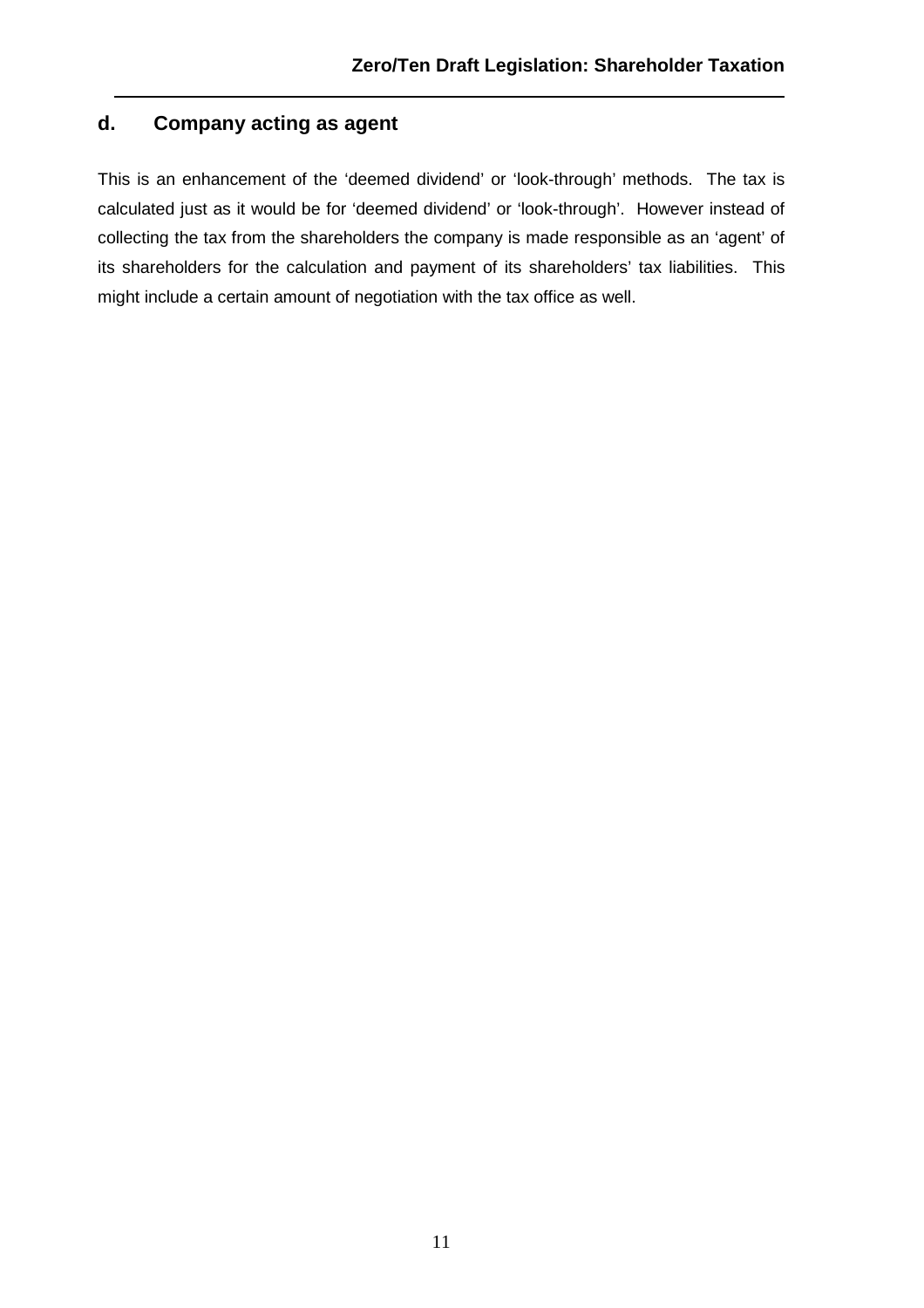# **4. The draft legislation – taxing shareholders**

**Part 7** of the draft shareholder legislation uses the following methods for collecting tax from Jersey residents on the profits of the companies in which they own shares:

## **4.1 Deemed distribution basis for trading companies**

This has changed significantly since the Treasury's original proposal, which the Panel criticised for being too complicated (see our report S.R.4/2006).

Jersey resident shareholders who own shares (directly or indirectly) in a Jersey trading company will be taxed on:

- any dividends they actually receive from the company; and
- if the company pays less than 60% of its profits as a dividend, an additional "deemed dividend" large enough to bring the total dividend up to 60% of the company's profits.

Under the lodged law, deemed distribution does not apply to:

- Shareholders who own less than 5% of the shares in the company; or
- Companies that are quoted on a "recognised stock exchange"

Those shareholders will only pay tax when they actually receive a dividend.

Deemed dividends do not apply to Jersey utility companies, because under 0/10 these companies will still be taxed at 20% on their profits.

## **4.2 Look-through for investment companies**

Jersey-resident shareholders who own shares (directly or indirectly) in a Jersey investment company will be taxed on their share of the company's full profits, whether or not it pays a dividend.

When the company actually pays a dividend, the shareholder will not have to pay any further tax on that because they will have already paid tax on the company's entire profits through the look-through provision.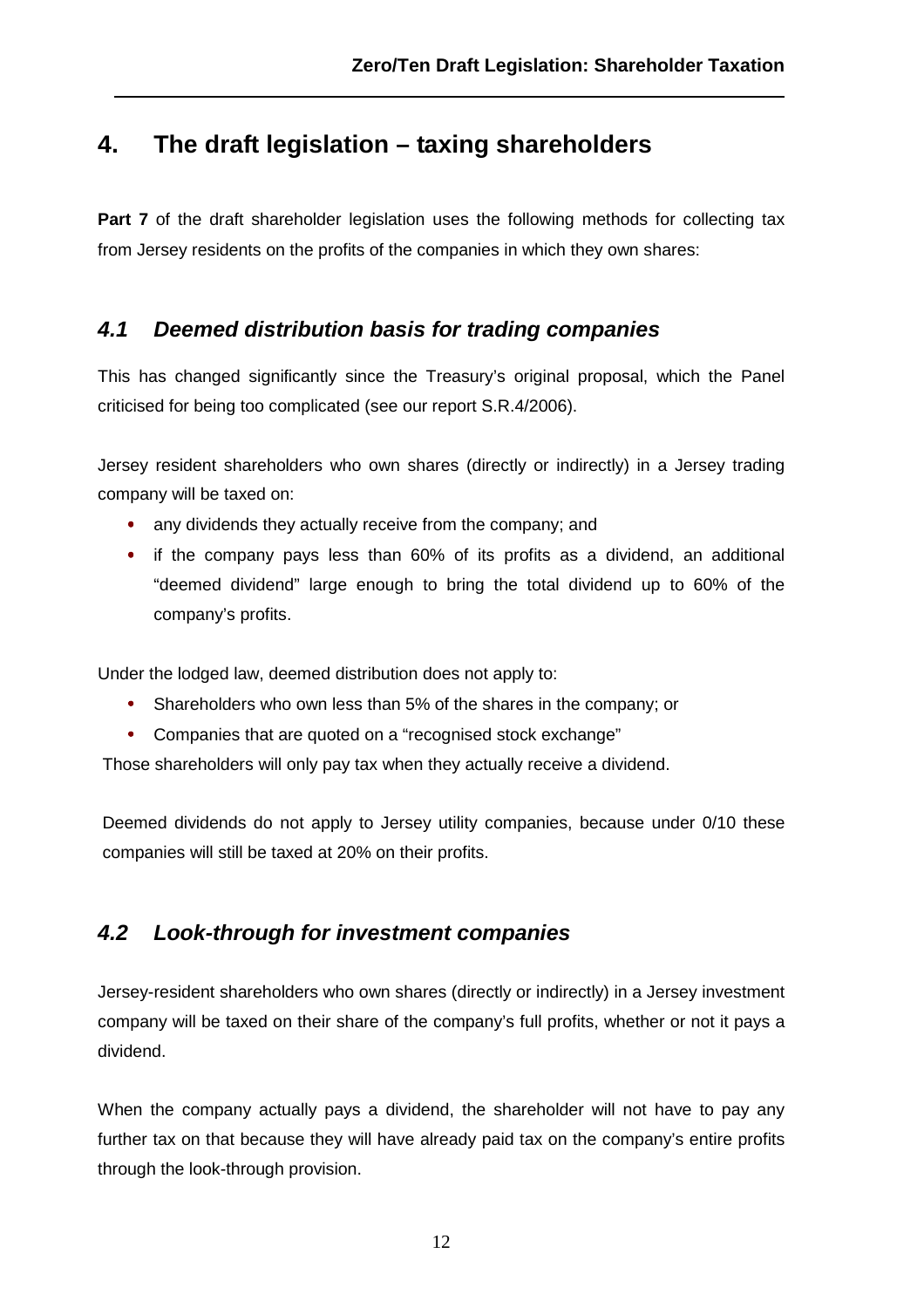## **4.3 Mechanics of look-through & deemed distribution**

Jersey companies will be obliged to inform the Tax Office of their profits and their Jerseyresident shareholders. Subject to an individual's tax-free allowances, the Jersey-resident shareholders will then pay income tax at 20% on:

- their share of the company's income, for an **investment company**
- 60% of their share of the company's profits for a **trading company** (or the actual dividend they receive, if higher)

The only times a Jersey resident shareholder will pay tax on actual dividends should be:

- When a Jersey trading company pays out more than 60% of its profits as dividends (because the deemed dividend basis only taxes 60% of the profit, so the other 40% has not yet been taxed);
- When a Jersey resident individual receives a dividend from a non-Jersey company.

There will also be some anti-avoidance measures to prevent shareholders from receiving money from a company without declaring a dividend (for example benefits in kind and loans received from a company will be taxed as if they were dividends).

Another change from the Treasury's initial proposals is that 'profits' will be calculated under the existing tax rules, rather than being merely the company's profits as shown in its accounts (under proper accounting principles).

This has advantages of certainty, and removes the possibility of taxpayers avoiding tax by manipulating accounting rules (for example reducing profits by making large provisions). However it conflicts with the basic principle of deemed distribution; shareholders should be taxed on the dividend that they could receive from the company, and that by law has to be calculated under accounting, not tax, rules. This also increases the risk of being rejected by the Code of Conduct group, because using tax rules means that the company will have to negotiate with the Tax Office to agree the amount of deemed dividends on which the shareholders will pay tax. This makes the system look slightly more like a business tax (and hence subject to the Code) rather than a personal tax.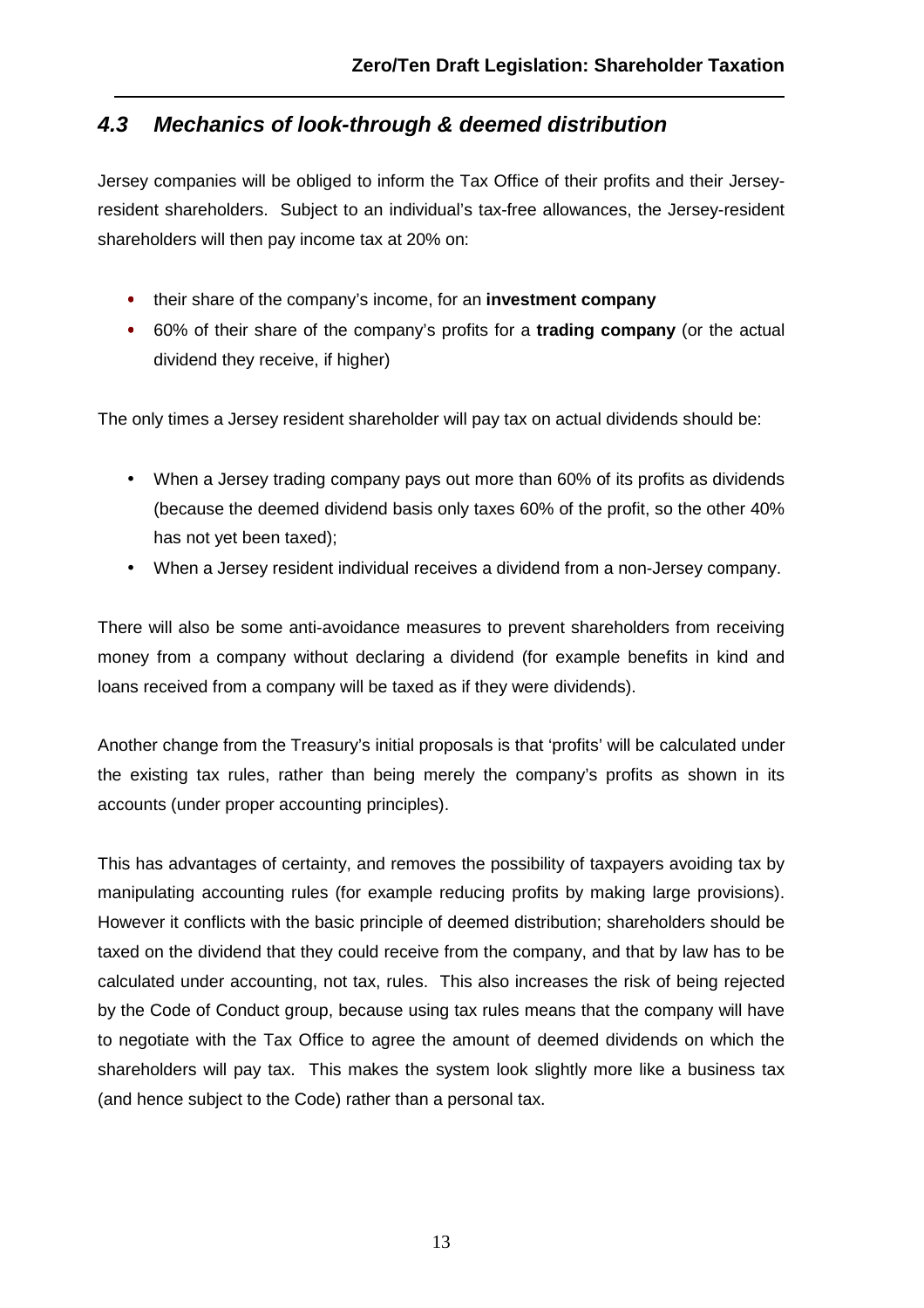# **4.4 Examples of the look-through and deemed distribution provisions**

Look-through and deemed distribution will only apply to individuals who are tax resident in Jersey and own shares in a Jersey company. However they will still apply if the Jersey individual owns shares in the Jersey company indirectly, for example via a Guernsey company or a trust.

In some situations, if taxpayers are uncooperative the Tax Office may have problems with proving indirect ownership. This will particularly be the case where shares in a Jersey company are owned by a company in a jurisdiction where shareholder registers are not publicly available (such as Cayman).

# **A few examples of how the look-through and deemed distribution provisions would work:**

A St Helier shop, owned by a Jersey-resident company with Jersey-resident shareholders

#### **Shareholders taxed on deemed distribution**

A St Helier shop, owned by a Jersey-resident company, which is owned by a Guernsey company with Jersey-resident shareholders

## **Shareholders should pay tax on deemed distribution Identity of shareholders of Guernsey company may not be available**

A St Helier shop, owned by a Jersey-resident company, which is owned by a Guernsey trust with Jersey-resident beneficiaries

## **Shareholders should pay tax on deemed distribution Identity of trust beneficiaries not available**

A St Helier shop, owned by a Guernsey incorporated company with Jersey-resident shareholders

**Shareholders taxed on actual distributions only, unless anti-avoidance law applies** 

**Shareholder identities may not be available**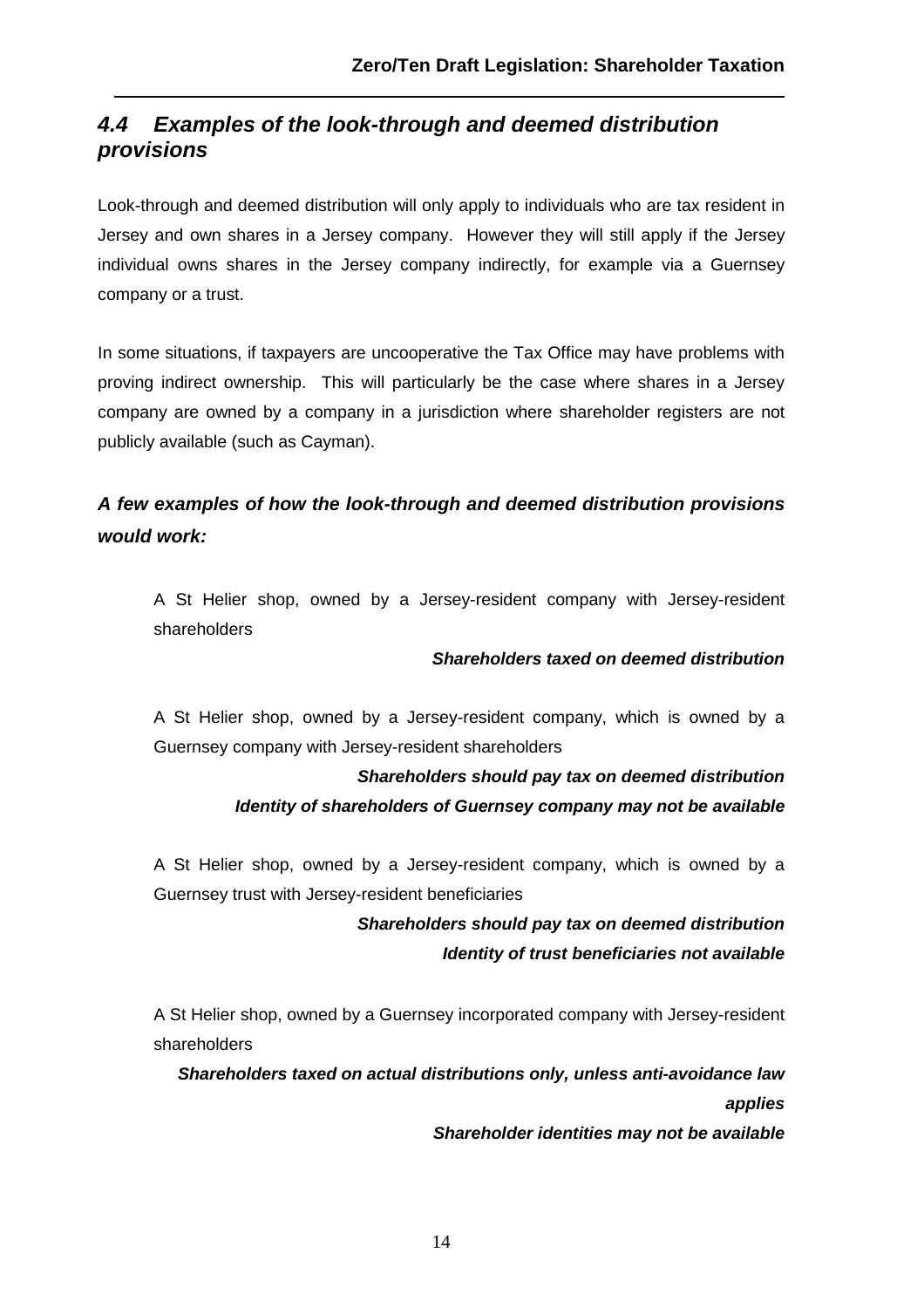A Guernsey shop, owned by a Guernsey incorporated company with Jerseyresident shareholders

#### **Shareholders taxed on actual distributions only**

## **4.5 Comparison with other jurisdictions**

In order to comply with the EU Code of Conduct on Business Taxation the three Crown Dependency Islands have all proposed strategies based on the taxation of individuals on the profits of the companies they own, rather than taxing the company itself. It is believed that this has the effect of moving any residual discrimination into the realm of personal taxation rather than business taxation, and consequently outside of the remit of the EU Code of Conduct Group.

## **Isle of Man**

(Prior to the 26<sup>th</sup> October 2007) **Company acting as agent (option d above)** 

Panel rating – **Risky** - We have always rated this as risky on the basis that this looks very much like a company tax, and therefore the residual discrimination would clearly fall within the Code of Conduct Group's remit.

On the 26<sup>th</sup> October the Isle of Man confirmed that the Code of Conduct Group had rejected their proposals having determined that "company acting as agent" was indeed a discriminatory company tax against locally owned trading companies, and therefore in contravention of the EU Code of Conduct on Business Taxation.

Had the Isle of Man's proposals been accepted it is likely that both Jersey and Guernsey would have wanted to follow this model, for it would have resulted in a considerable simplification in the administration of the new system and a significant reduction in tax revenue leakage from local trading companies due to Zero/Ten.

## (Post 26<sup>th</sup> October 2007)

It is too early to properly analyse the Isle of Man's new position at the time of publication of this report, but initial indications are that the Isle of Man's new proposals may be close to Jersey's (outlined below). However they seem to be retaining the controversial option for a company to choose to pay 10% tax, in return for which the shareholders will not be subject to tax on deemed distribution.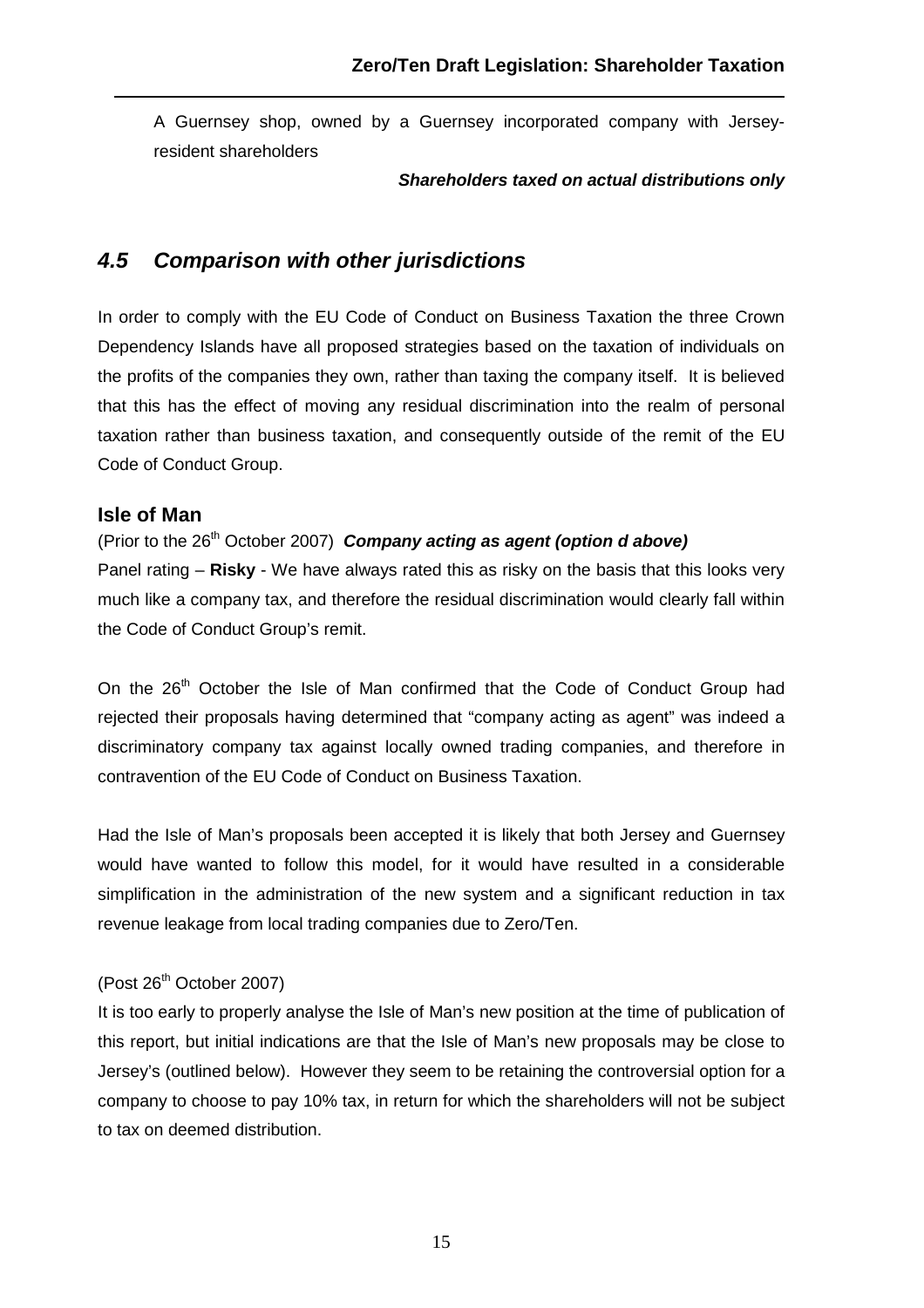### **Jersey**

#### **Deemed distribution of 60% (option b above)**

Panel rating – **medium risk**. It is felt that the deemed distribution model is sufficiently integrated into the personal tax system for it to be accepted by the Code of Conduct Group as a personal tax rather than a business tax. However it still discriminates against the local shareholders of local trading companies, but so long as that discrimination is in the field of personal rather than business tax it will not contravene the Code of Conduct.

There is also the further risk that in certain circumstances deemed distribution could be in breach of Jersey's Human Rights legislation because minority shareholders could be required to pay tax on their share of a company's profit without actually having received the money. However this risk is thought to be slight.

## **Guernsey**

#### **Actual Distribution (option a above)**

Panel rating – **low risk**. This overcomes both the discrimination problem, because both local and non-local shareholders would be treated identically, and also eliminates the Human Rights concerns because a shareholder will only ever pay tax on the actual dividends received from his shareholding in the company at the point in time that it is paid to him and therefore he has the money to pay the tax.

## **All three jurisdictions**

#### **Look through for investment companies (option c above)**

Panel rating – **low risk** Investment companies owned by local residents are generally felt to exist simply as a more convenient means for individuals or groups to hold investments that would otherwise be held in those individuals' names privately. For this reason 'look through' (on 100% of profit) is felt to be acceptable to the EU Group, with the taxation of these companies not being classed as business taxation in the true sense.

## **4.6 Human Rights Act**

The Human Rights issue centres on minority shareholders, who might not have sufficient influence on the dividend policy of a local trading company, but would be obliged to pay tax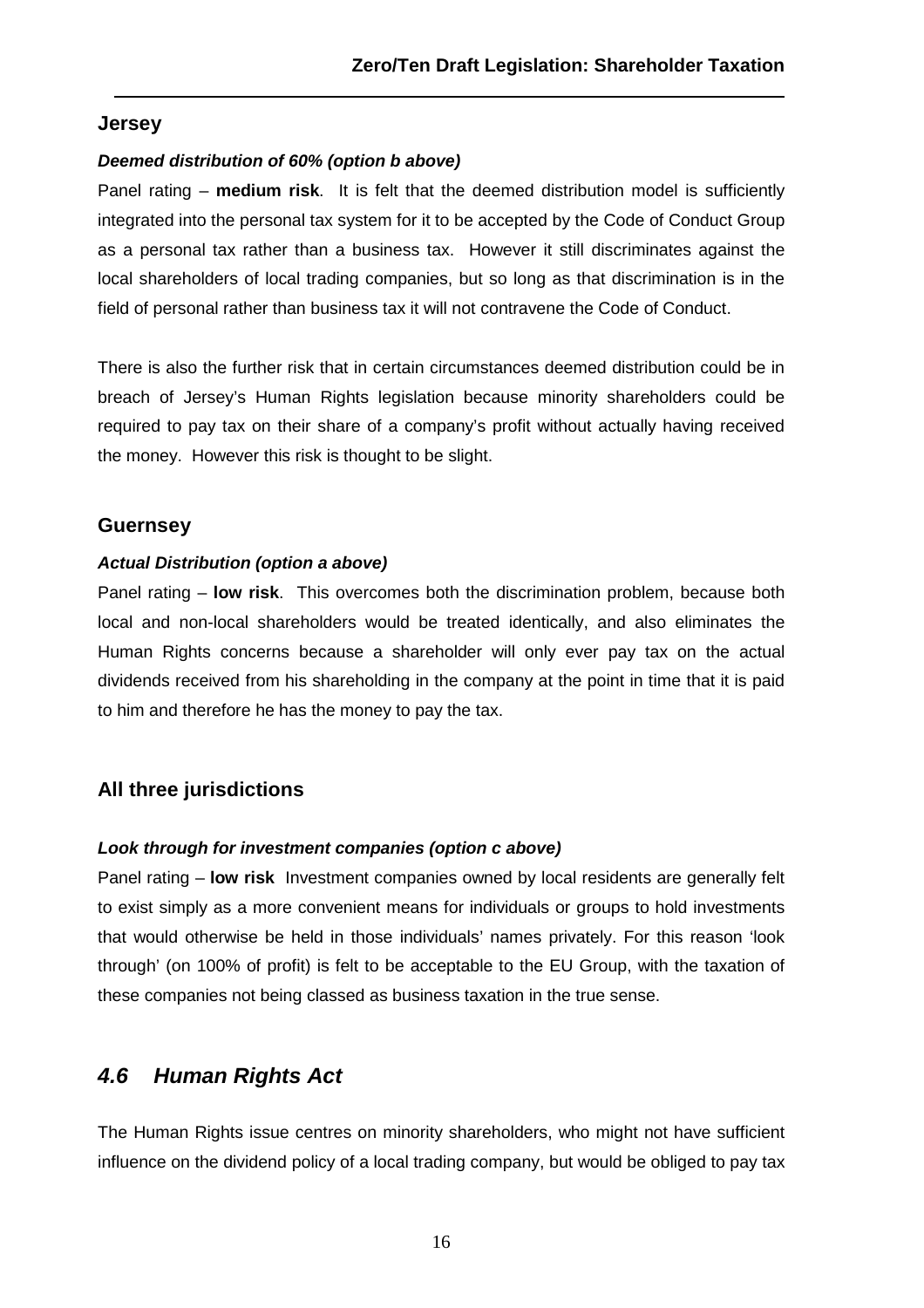on their share of the company's profits, even though the company hasn't declared a dividend and paid it to them.

However this risk is thought to be slight. The shareholder has received a benefit from the company's profits (the value of their shares will have increased), they have merely not received any cash. There are numerous examples of provisions that charge tax where no cash has been received, including rates and income tax on employees' benefits in kind.

However deemed distribution tax may help majority shareholders to force out minorities. If the company refuses to pay dividends, and the minority shareholders have no other funds to pay the tax on deemed distributions, they may feel pressured to sell their shares, and may only be able to sell them to the majority shareholder. This may constitute a breach of Human Rights, although it only exacerbates the existing problems of minority shareholders rather than creating a new injustice.

There is a further aggravation to the Human Rights issue if deemed distribution is based upon taxable profits rather than accounting profits. By law if a company declares dividends in excess of its accounting profit the Directors could be personally liable. "Accounting" profits are likely to be at a lower level than "taxable" profits. Taxable profits are when the tax authority seeks to add back certain deductions made by accountants (sometimes under GAAP for larger companies) before calculating the profit upon which tax should be paid. So again, it is possible that shareholders would be obliged under certain circumstances to pay tax upon a higher level of profit than company law would permit to be paid out as a dividend.

## **4.7 Conclusion**

Deemed distribution potentially gives companies with off-Island shareholders an advantage over Jersey-owned ones, because off-Island owned companies pay no Jersey tax (and the shareholders will probably be able to avoid tax in their own country until they actually receive a dividend), but Jersey shareholders will pay tax on a deemed dividend whether or not they actually receive any money from the company.

This could cause social problems (if it discourages local ownership of Jersey businesses), carries some risk of being rejected by the EU Code of Conduct group, and raises some minor concerns over the Human Rights Act.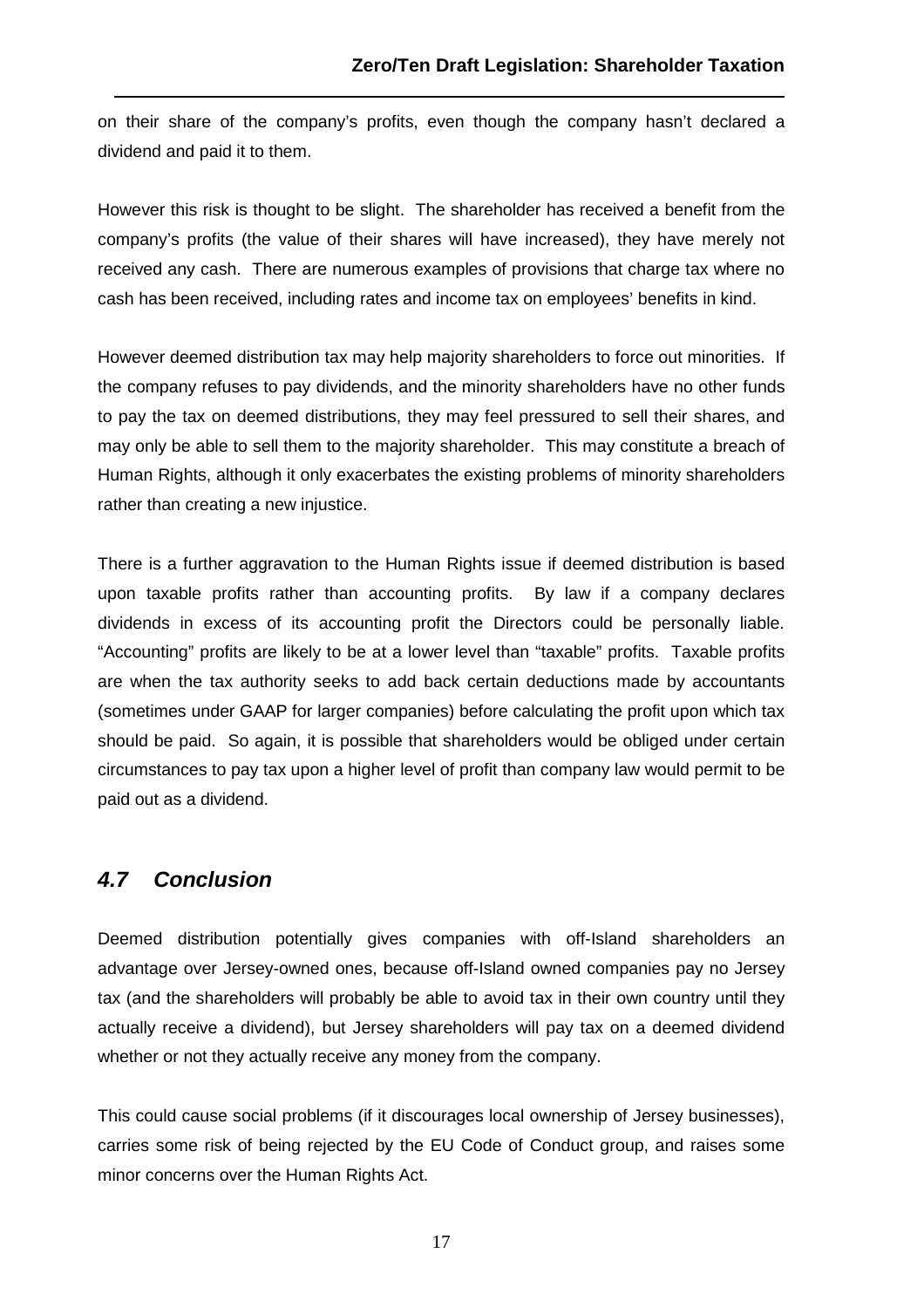The Guernsey position of 'actual distribution ' overcomes all of these risks and is the only real alternative to deemed distribution. The 'actual distribution' model would help to encourage local investment, but it would give the Treasury a cash flow problem, of up to £20 million per year based on current estimates, because shareholders would not pay any tax until they actually receive a dividend.

The Panel notes however that the mechanism within the law to apply the deemed distribution rate (of 60% of 'taxable' profit) is within Regulations rather than Primary Law. This would mean that a change to the rate could be achieved at very short notice. A change to 0% would equate to 'actual distribution'.<sup>4</sup>

The Treasury Minister has been faced with a difficult choice. Actual distribution holds the least risk and brings potential economic benefits for the Jersey economy but loses the most tax revenue.

The decision has been further complicated by the actual performance of the Financial Services Industry since Zero/Ten was first mooted and the basics of the Fiscal Strategy passed by the States in May 2005.

Even before that date and in essence since the Island first made the commitment to the UK to comply with the requirements of the EU Code on Harmful Practices in Business Taxation, the Industry has undergone some subtle changes in the way it has marketed itself to the International Community.

Basically the new message has been that Jersey has moved on from being a tax based offshore finance centre (a 'tax haven') to a much more broadly based centre of excellence for financial services of all kinds.

Further impetus to this change in Jersey's stance came from the separate agreement to participate in the European Savings Tax Directive, and Jersey's active participation in the various international initiatives on anti money laundering and the financing of terrorism.

 $\overline{a}$ 

<sup>&</sup>lt;sup>4</sup> Under the draft law there is a 100% deemed distribution when a shareholder ceases to be non-resident in Jersey, so that the shareholder is taxed on all remaining untaxed profits of the company. Ideally this would be retained, if permitted, even if there is a general 'actual distribution' basis, otherwise shareholders could avoid all tax by moving offshore every five or six years to receive a large accumulated dividend tax-free.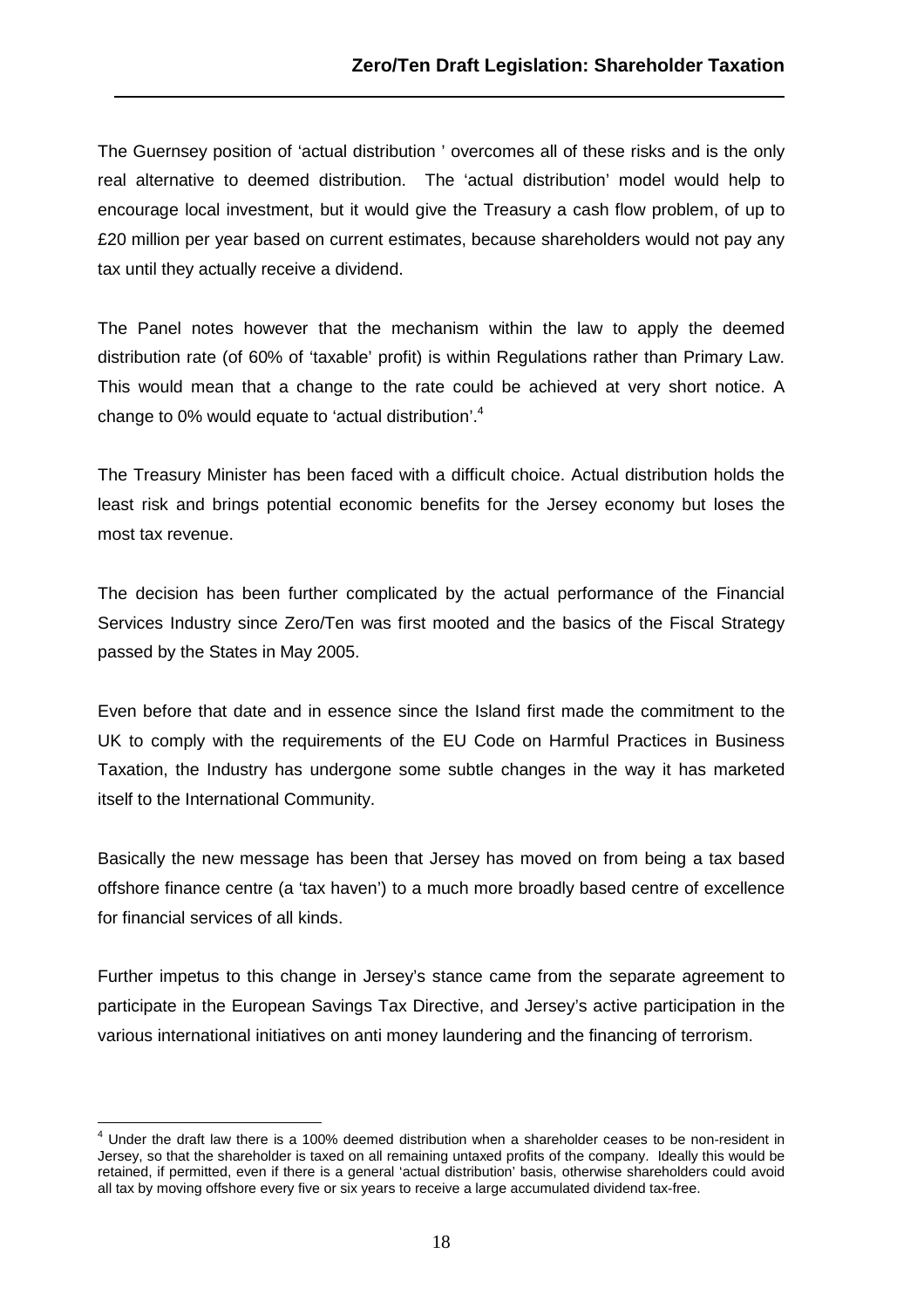We continue to develop our 'International Identity' and reinforce our 'moral high ground' stance, with the encouragement of the UK Government, through the signing of Tax Information Exchange Agreements (TIEA's) with other countries both in the EU and outside of it.

Both Government, through statements from Ministers, and the industry leaders through Jersey Finance Limited, attribute significant importance to Jersey's relatively new 'Internationally Responsible' image as being a major contributor, alongside fiscal certainty, to the recent spectacular growth of the industry.

The Minister has had to balance this scenario, and the possible damage to Jersey's image painstakingly built over the last few years, that would follow a clash with the EU Code Group; and the local political implications of a larger than expected 'black hole' that would be the result of 'Actual Distribution'.

**The Panel therefore and after much thought, on balance supports the deemed distribution proposals as the least bad method of collecting tax from local shareholders.** 

**However the Panel is concerned that the deemed distribution proposals are higher risk than Guernsey's proposals (as we will be taxing 'deemed dividends' rather than 'actual dividends' and these being based on 'taxable' profits rather than 'accounting' profits).** 

**The States should be aware however that a rapid move to 'actual distribution' with the consequent tax revenue loss, will be required if the Island's proposals encounter problems with the EU Code of Conduct Group. The Panel is pleased to note that because the 'deemed distribution' rate is prescribed in Regulations it would be simple to move quickly to 'actual distribution' by changing the rate to 0%** 

**The Panel also urges the Minister to urgently assess the specific risk of a minority shareholder appealing a 'deemed distribution' and/or the 'taxable profits' basis of a tax assessment in the Royal Court under the Human Rights Law.** 

There are several further problems, which are considered in more detail in sections 5 (Tax evasion), 6 (Tax avoidance) and 7 (Investment distortion).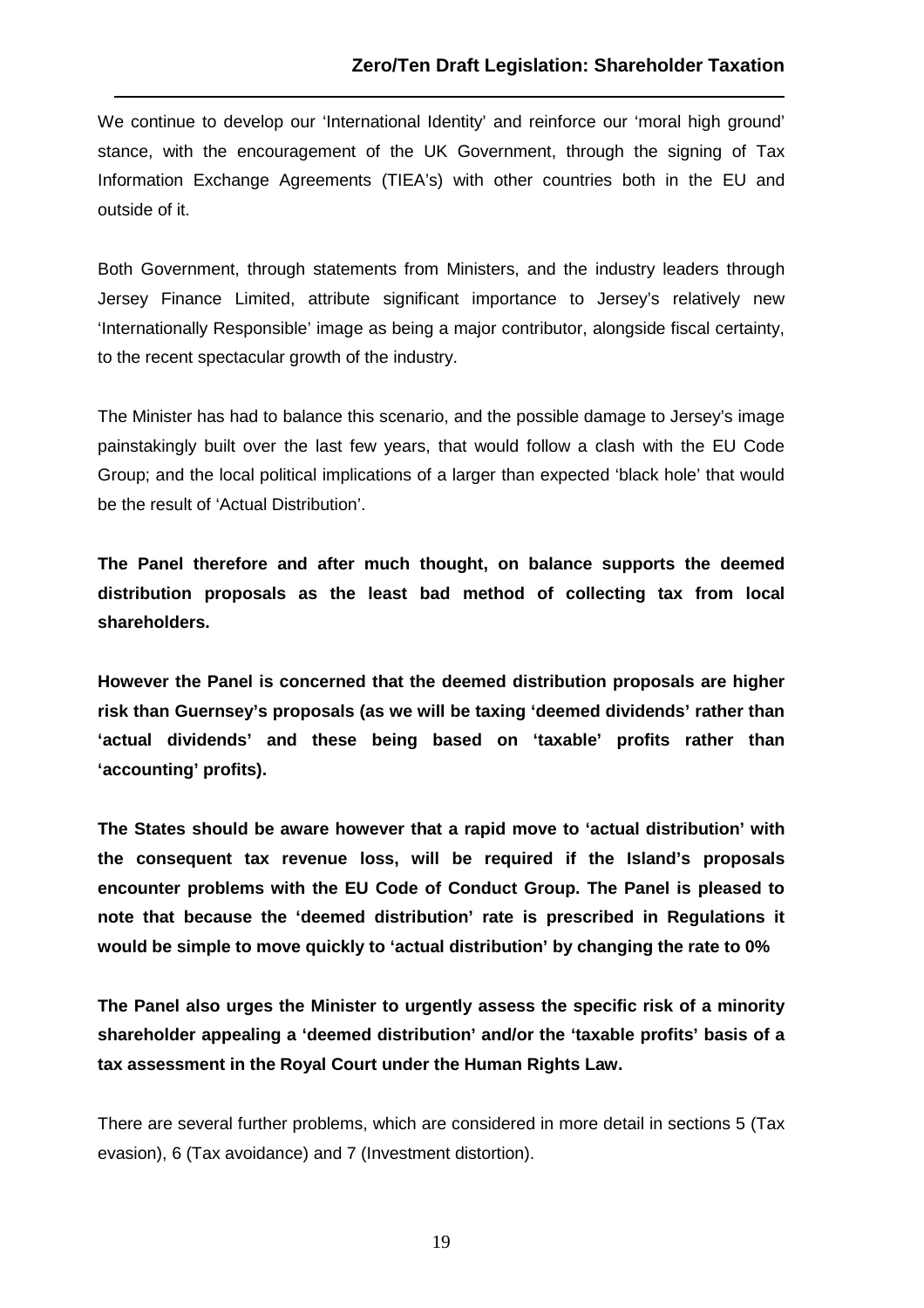**However these problems are less severe than they might have been, because for trading companies the deemed distribution will only be 60% of a company's profits rather than 100%. A Jersey-owned company can therefore still retain at least 40% of its profits for reinvestment (and potentially 88% of its profits, if it only pays sufficient dividends to enable the shareholders to pay their tax on the deemed distribution).**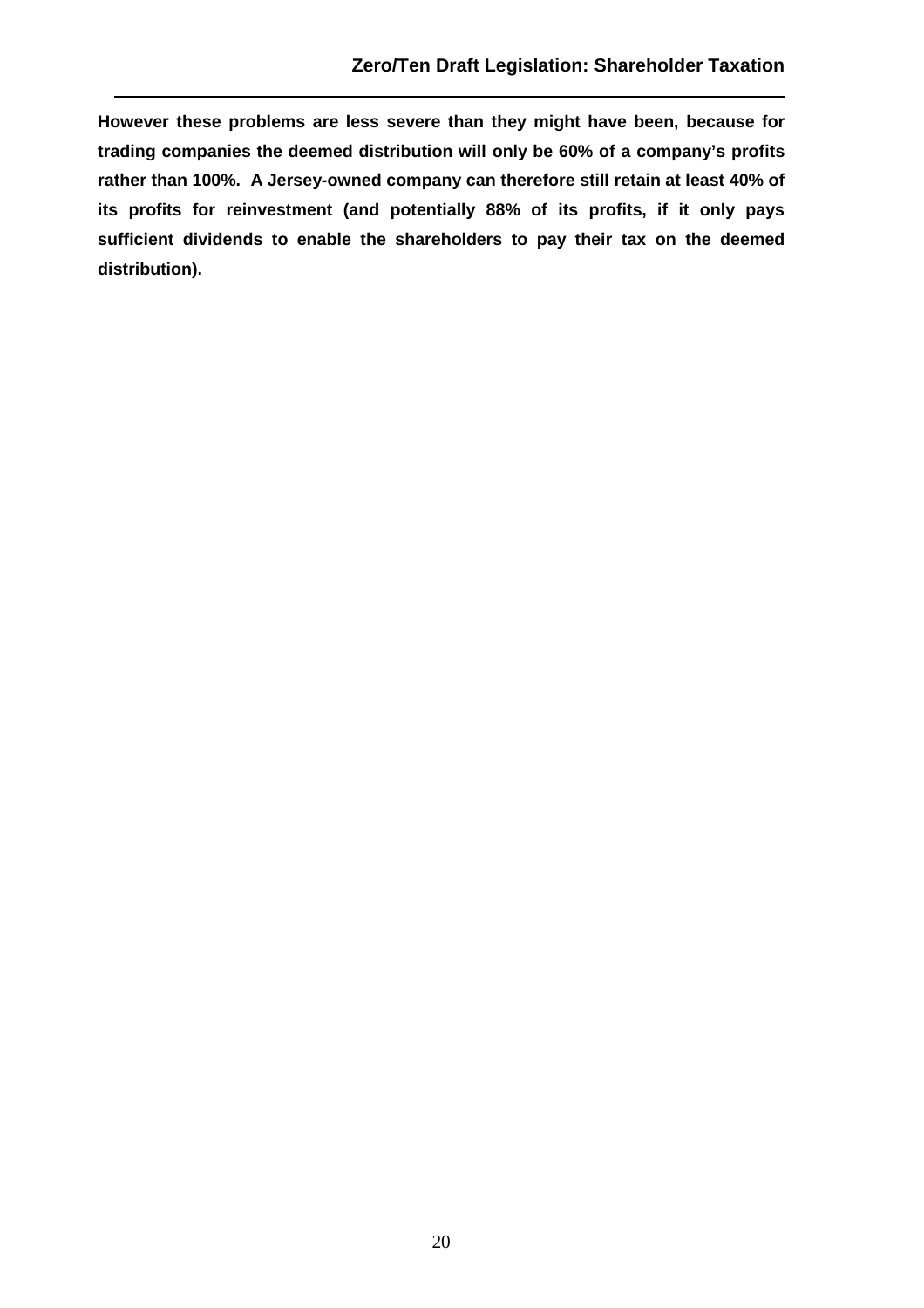# **5. Tax evasion**

Zero/Ten will increase the opportunities for tax evasion by Jersey-resident individuals. Whether there is actually a significant increase in evasion will depend on taxpayers' behaviour, and on how successful the Tax Office is in countering it.

Evasion will be easier because of the fundamental nature of Zero/Ten. At the moment the Tax Office has two levels at which it can collect tax for Jersey residents – first it taxes the company on its profits, and if it fails to do that it can tax the shareholder at the same rate. However under Zero/Ten companies are to be tax-free (except for finance service providers and utilities), so there will be only one opportunity to collect tax – from the shareholder. This makes evasion easier, because there is only one level of tax that needs to be evaded rather than two.

The ownership of Jersey companies could be disguised by having their shares owned by a trust or an offshore company. For example, a Jersey resident shareholder could set up a Guernsey or Cayman Islands company, and sell his shares to it. The Jersey resident would have a legal obligation to declare his indirect ownership of the shares, and pay tax on his share of the Jersey company's profits<sup>5</sup>, but if he did not then it might be difficult for the Comptroller to obtain the necessary proof to prosecute (because he has no authority to obtain shareholder information from off-Island entities $^6$ ).

Of course the Tax Office will be suspicious if numerous Jersey companies are suddenly taken over by unknown Cayman companies once Zero/Ten is introduced. However, we have already seen several prominent Jersey companies being taken over by offshore groups, and it might be difficult for the Tax Office to distinguish between genuine takeovers and those who are merely hiding their ownership behind an offshore structure.

For newly-formed companies it will be even easier to disguise ownership in this way, since there is no current ownership to hide.

 $\overline{a}$  $5$  Art.4 of the new law provides that shareholders will be taxed even if they only own shares via companies, or trusts, or both, provided there is a Jersey company at the bottom of the structure. However there remains the practical problem of discovering this indirect ownership.<br><sup>6</sup> The problems are aven greater in the case of discretion

The problems are even greater in the case of discretionary trusts, where there may not be any formal right for anyone to receive the trust's income.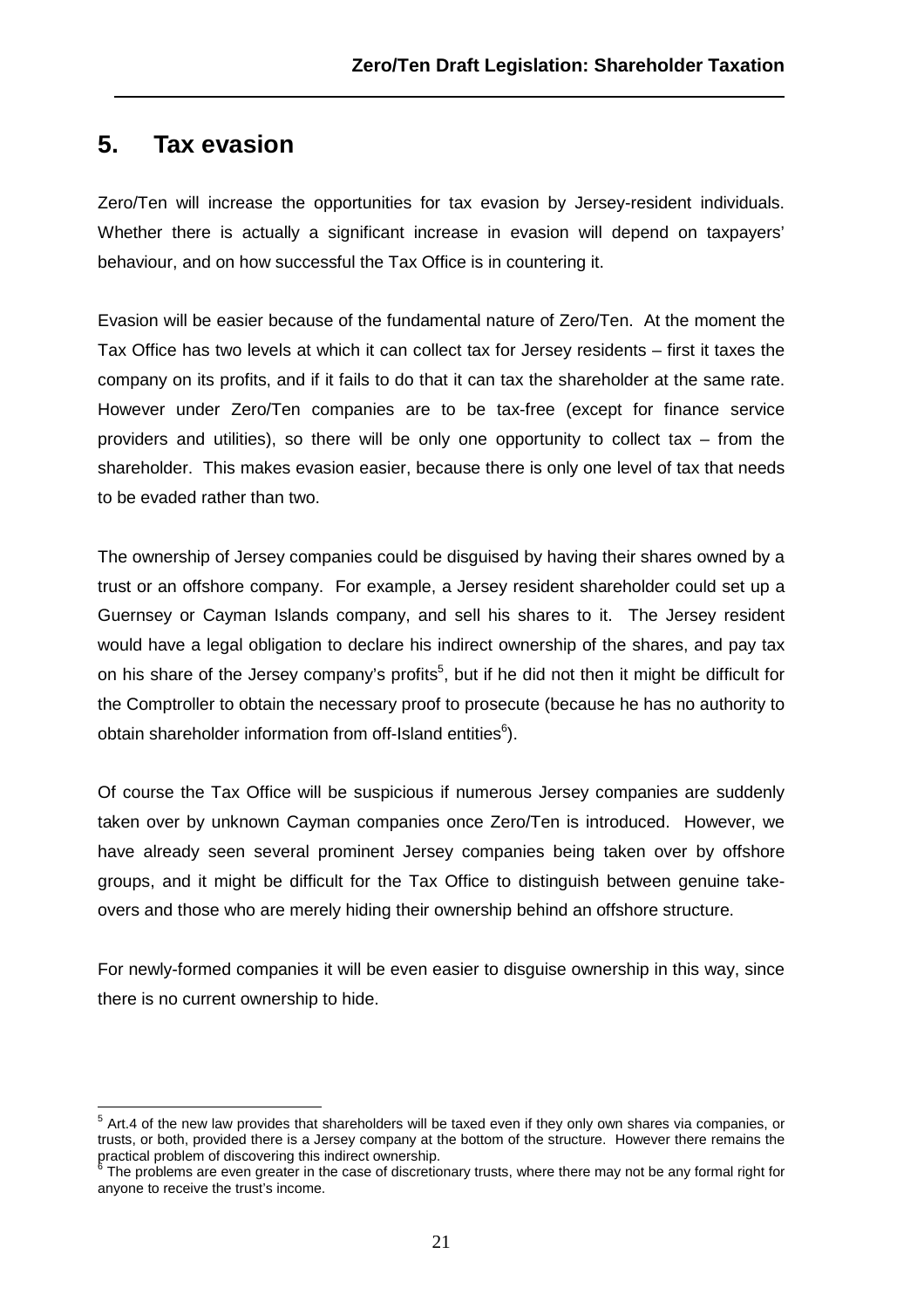# **6. Tax avoidance**

Under Zero/Ten it would be possible to avoid having a Jersey company at all. A Jersey business could be owned and run directly by an off-Island (e.g. Guernsey) company, owned by Jersey residents.

Those Jersey residents will have a legal duty to disclose their shareholding (although if they do not it could be difficult for the Tax Office to prove it; see section on 'Tax evasion'). However even if they do, the deemed distribution rules will not apply where there is no Jersey-resident company. Instead the Comptroller of Income Tax will have to rely on the general anti-avoidance rule (Art134A of the existing Income Tax law). This is more difficult for the Comptroller to use than the deemed distribution rule, because it sets an extra hurdle that the taxpayer must have a tax avoidance motive for what he does.

Again, this will be more difficult to arrange for an existing Jersey business (and easier for the Comptroller to attack under Art134A), but for a new business it could be difficult for the Comptroller to challenge the taxpayer's decision to incorporate in Guernsey (especially if the business is to operate on both Islands).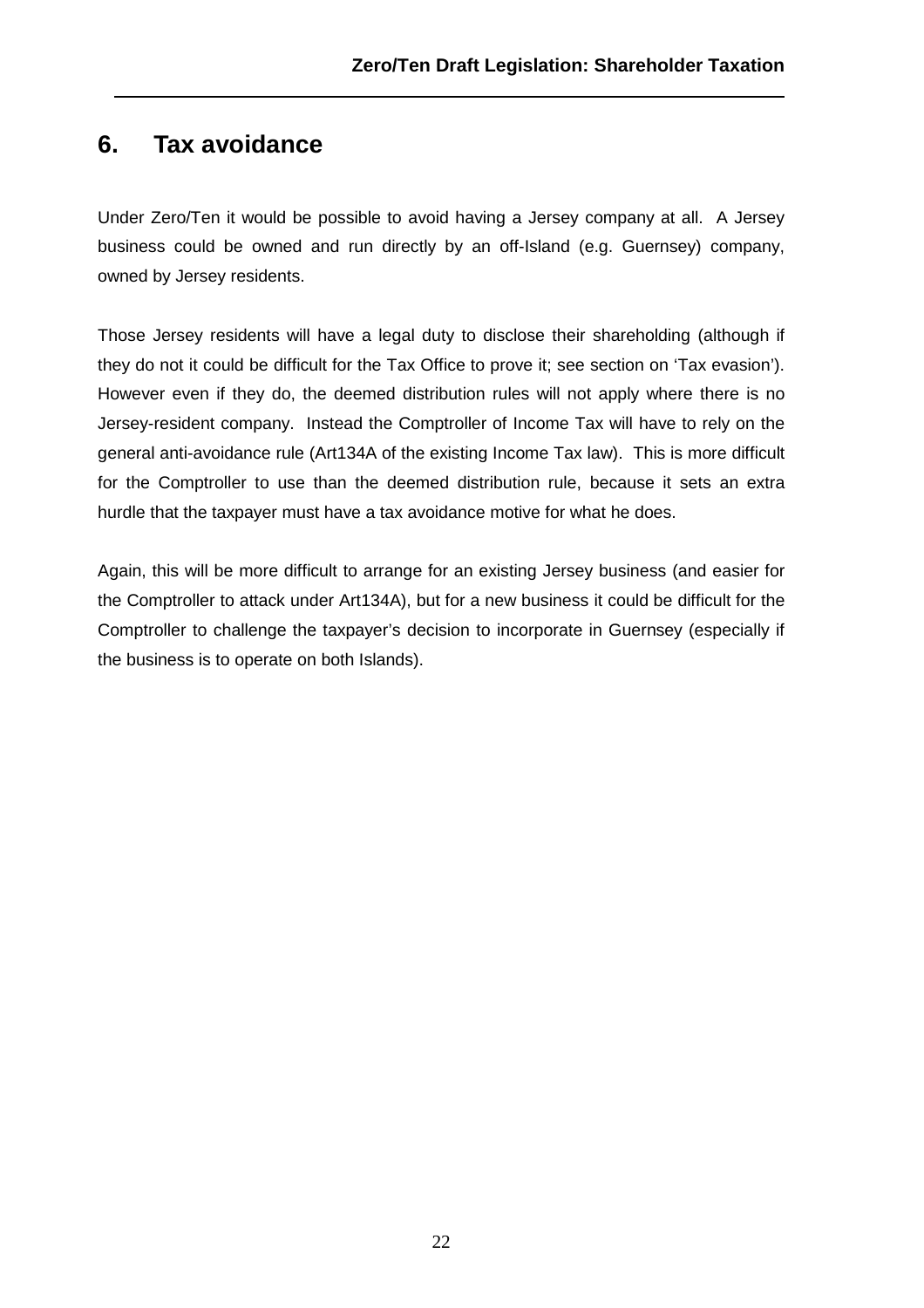# **7. Investment distortion**

Even if there is no deliberate tax avoidance motive, it would still be more advantageous for a Jersey resident to invest in off-Island companies, because he would only be taxed when he actually receives a dividend<sup>7</sup> rather than annually on deemed dividends. Obviously there are many reasons for choosing an investment, but this will certainly be a factor and could weaken on-Island investment.

Conversely, off-Island investors could have an advantage when bidding for a Jersey company. If a Jersey company is owned by a non-Jersey individual, then there will be no tax on the profits of the business until the company actually pays a dividend. This will allow the company to reinvest all its profits tax-free, giving it a financial advantage over its locally owned rivals. However if the company is owned by Jersey resident shareholders they will be taxed on deemed dividends, which will put pressure on the company to pay a dividend (so that the shareholders can pay the tax) and therefore leave it with less money to reinvest.

Obviously this will depend on the reinvestment policy of the company. Jersey resident shareholders will only be taxed on 60% of the profits of a trading company, so the company will have an absolute minimum of 40% to reinvest. This may mean that in many cases it would be less advantageous to the off-Island investor. However for rapidly expanding companies that need significant reinvestment it could be significant.

Another factor is the off-Island shareholder's home tax system. For a UK investor there are significant UK tax advantages in owning a tax-free Jersey trading company<sup>8</sup>. This is likely to apply to investors from other countries as well.

In economic terms, these two factors could cancel each other out. Even if Jersey investors will become more likely to invest off-Island, as off-Island investors become increasingly attracted to Jersey trading companies they may make up that lost investment. However there remains a social policy issue if there is a decline in Jersey-owned Jersey-operating businesses.

 $\overline{a}$  $<sup>7</sup>$  If there is no tax avoidance motive he will not be caught by Art134A</sup>

 $8$  He will be able to reinvest the profits free of tax, either in Jersey or around the world, and provided the majority of the company's activities remain in Jersey that may help him to escape the UK's anti-avoidance laws.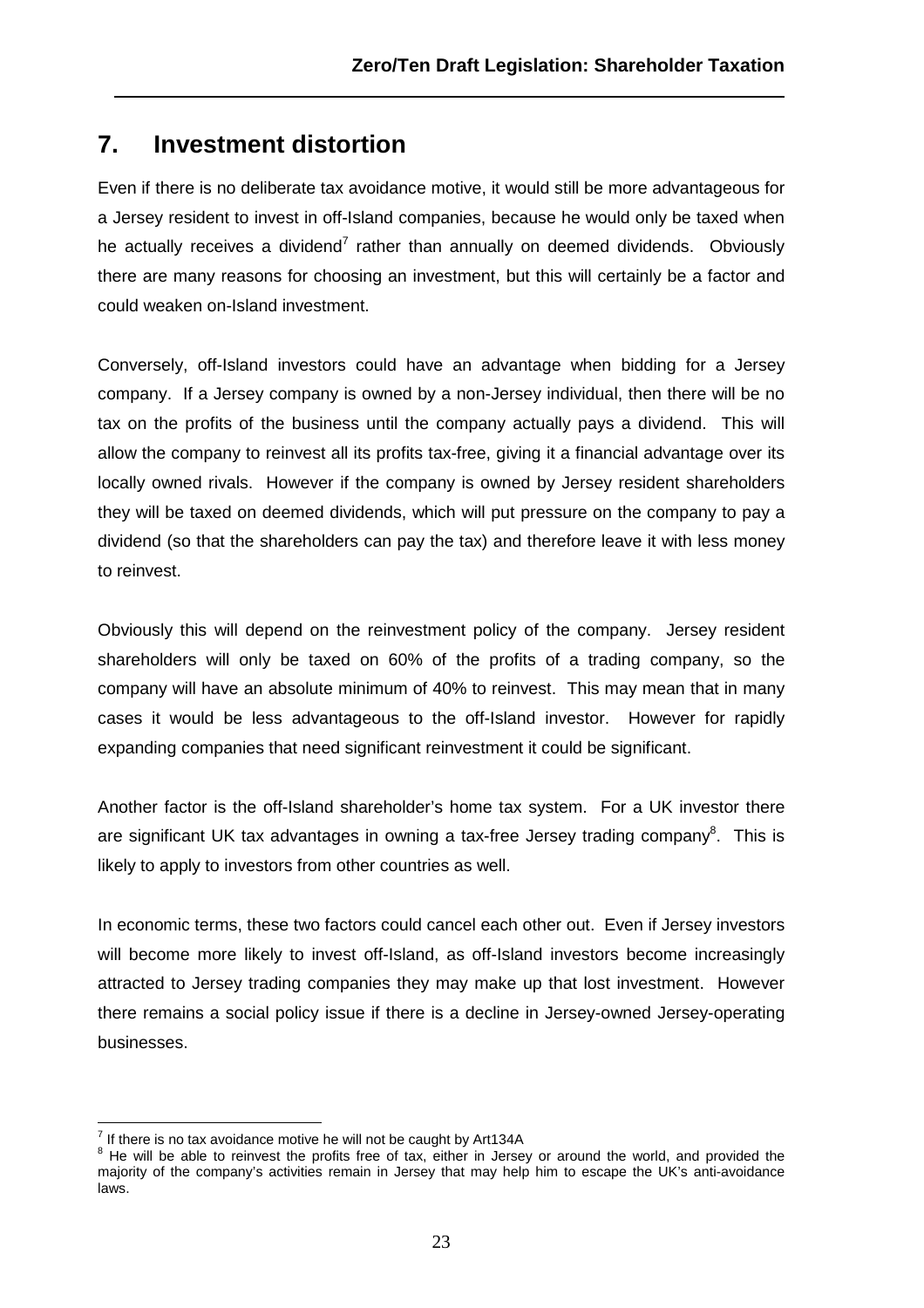**The Panel is concerned that Zero/Ten will increase the need to monitor non-resident trading companies. With the move to Zero/Ten, non-finance trading companies owned by non-residents will not be contributing to the Island's tax take, and may be employing large numbers of immigrant staff, many of whom may also not be paying tax, and will ultimately have access to the Island's social and other facilities. This is an issue which will be considered by the Migration Scrutiny Sub-Panel, however the Panel strongly feels that a detailed assessment by the Economic Development Department, of the long-term net worth to Jersey of these off-shore owned businesses would be beneficial.**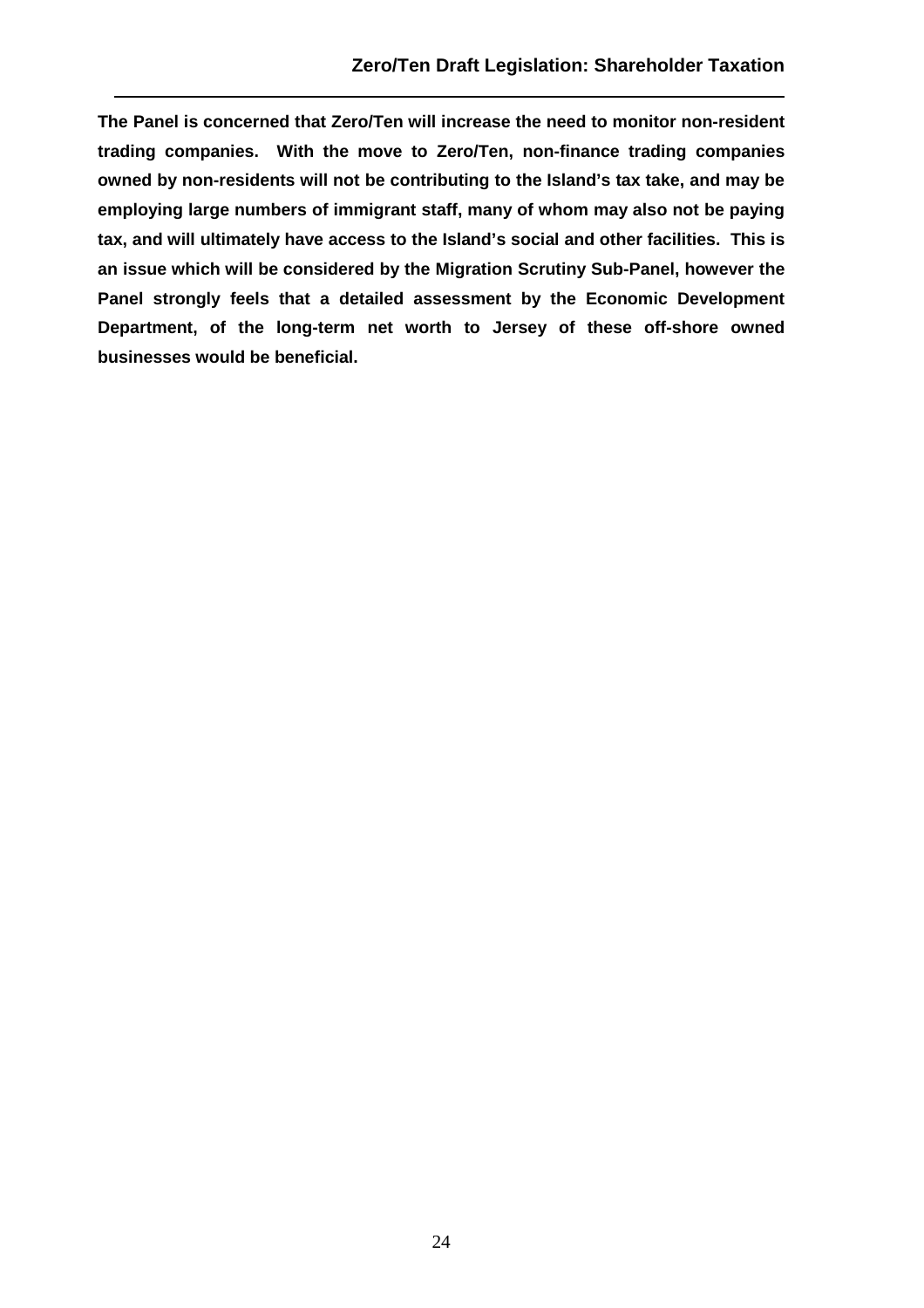# **8. Taxing Foreign Owned Trading Companies**

Unfortunately, because of Jersey's commitment to comply with the EU Code of Conduct on Business Taxation under Zero/Ten we can only tax shareholders if they are tax-resident in Jersey. This means that companies that are not owned by Jersey people will not pay income tax here, even if they carry out business in Jersey (most obviously many of the Island's High-Street shops, which are owned by UK companies). The Panel believes this puts Jersey-owned businesses at an unfair disadvantage, and therefore has been investigating potential ways of collecting at least some tax from these companies.

The Panel's recent report<sup>9</sup> examined this issue and put forward a partial solution that was proposed by Jurat Peter Blampied for a tax on owner-occupied business property. The Minister for Treasury and Resources has subsequently agreed to examine this proposal closely, including the economic impact and potential yield from this tax. However, the Panel's report was presented on the 4th September, meaning that by the time the debate on the draft shareholder legislation takes place on the 20th November, some eleven weeks will have passed since its presentation. We are also mindful that this proposal was first highlighted to the Minister in our initial report on the Zero/Ten proposals, which was presented to the States on the 28th September 2006.<sup>10</sup>

**We are concerned that so much time has passed since this proposal was initially put forward, and urge the Minister to examine the economic impact and potential yield, and report on his findings, as a matter of urgency.** 

 9 S.R.14/2007

<sup>10</sup> S.R.4/2006 Section 5.5.3 (b)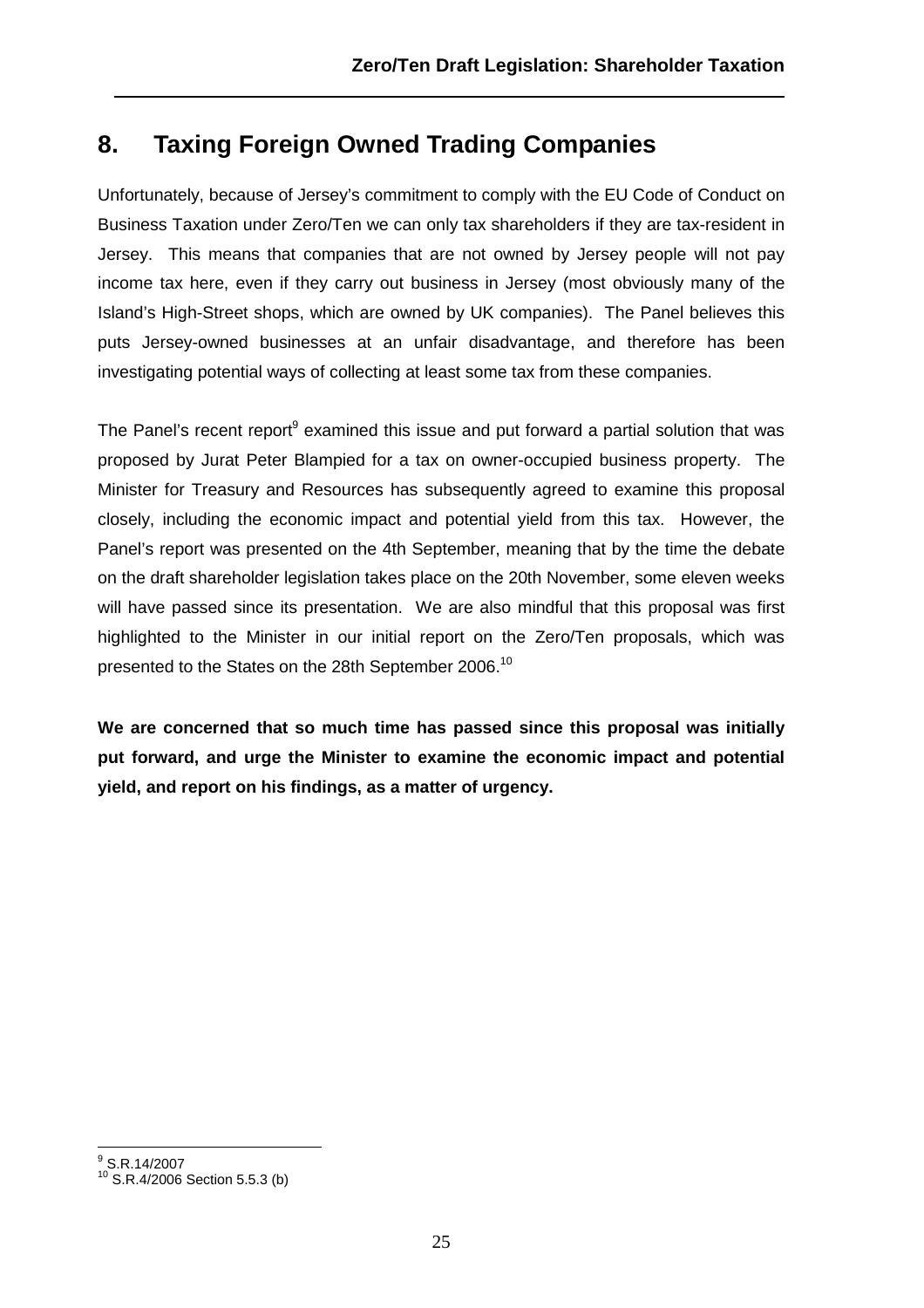# **9. Comptroller's powers (Article 20b)**

As Guernsey also moves to Zero/Ten, with no disclosure of shareholder registers, the ability of Jersey residents to hide their incomes offshore will increase. To attempt to solve the problems of the Comptroller's lack of information, the draft legislation therefore gives the Comptroller extensive powers to obtain information, from individuals, companies and company secretaries. This includes details of all potential sources of income, whether or not any income is actually obtained from them. Unless handled sensitively this could fundamentally change the relationship between the taxpayer and the Tax Office, and by creating a more adversarial atmosphere could reduce voluntary compliance and increase tax avoidance and evasion.

The UK model differs from Jersey's proposals. Under the UK system many of the more intrusive powers can only be used when a taxpayer is under formal investigation, and it would be possible to appeal to the Commissioners if the investigation is dragging on with no evidence of wrongdoing.

The Comptroller for Income Tax explained that the UK legislation had been considered, and that is the model that has been adopted by Guernsey and the Isle of Man, however this method had not been proposed for Jersey as it was his understanding that Guernsey professionals believed the Island had gone too far in this area.<sup>11</sup>

**The Panel accepts the proposal to increase the Comptroller's powers but warns that a sensitive approach will be required if the Comptroller is to avoid a counter productive non-cooperative backlash from law abiding tax payers.** 

 $\overline{1}$ <sup>11</sup> Transcript, p.37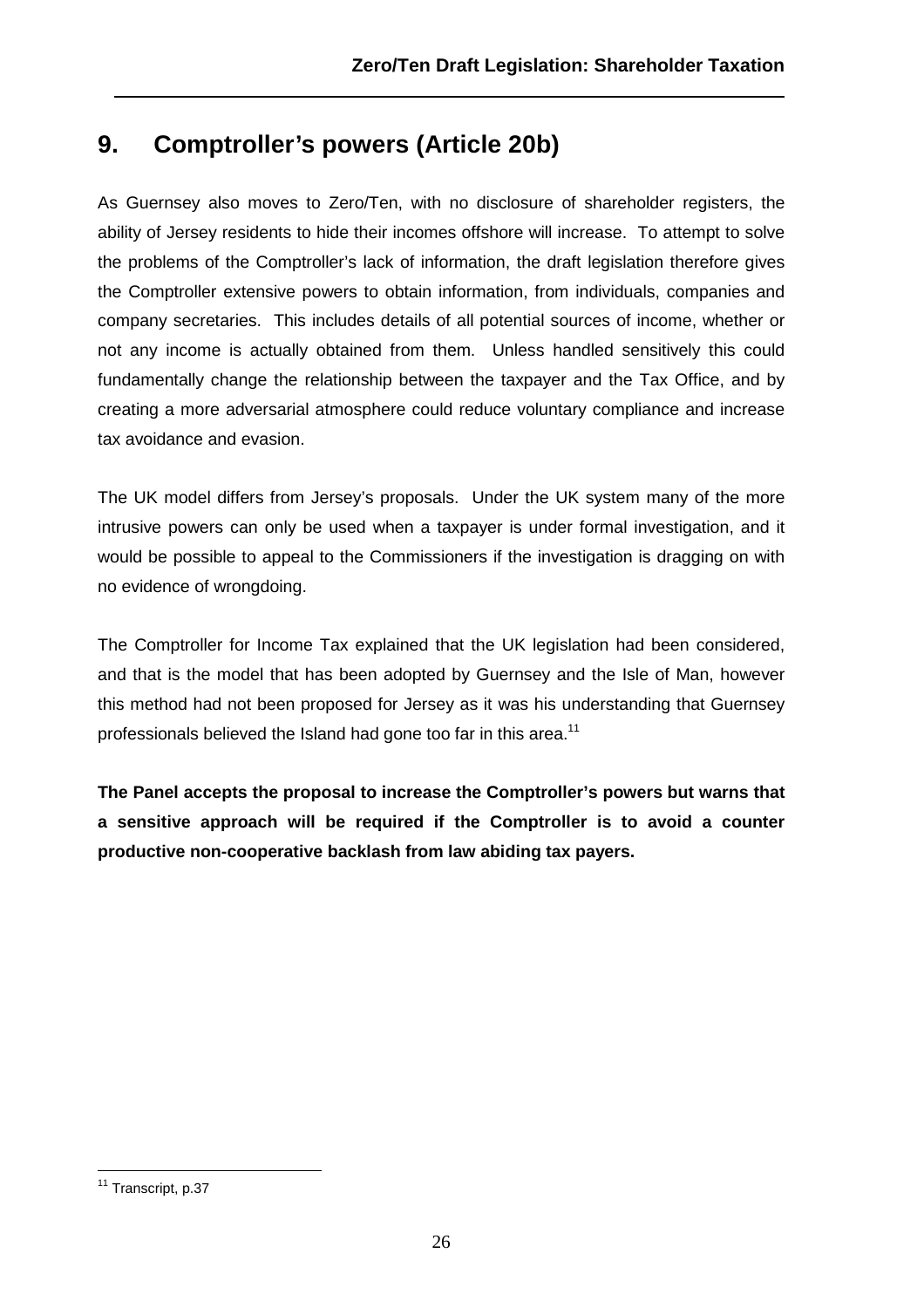# **10. Exemption from deemed distribution for quoted companies**

Under the draft legislation, shareholders in companies quoted on a "recognised stock exchange" are exempt from deemed distribution **(Art38, inserting new Art81B(1))**. This is not just the London Stock Exchange, but includes several smaller exchanges, on which it could be relatively cheap and simple for a company to become listed. Jersey residents who own shares in those companies will not pay any tax until they actually receive a dividend – giving them an advantage over shareholders in unquoted companies.

We accept that it would be administratively impossible to apply the deemed distribution rule to a holding of a few shares in Shell or IBM. However:

- Deemed distribution only applies to Jersey companies; and
- There is a 5% de minimis, so a shareholder who holds less than 5% of the company's shares will not be subject to look-through anyway.

The Panel can see no reason why someone who owns more than 5% (or even 2%) of a quoted company should not pay tax on its profits, when a shareholder in a small unquoted company will do so.

Secondly, there is a risk that some companies will seek to become listed on a small lowcost stock exchange specifically in order to avoid the deemed distribution tax and thereby be able to reinvest their profits tax-free, a tax break denied to normal Jersey companies.

**This exemption therefore seems to be unnecessary, and risks increasing avoidance further, and we therefore have lodged an amendment to remove this exemption.**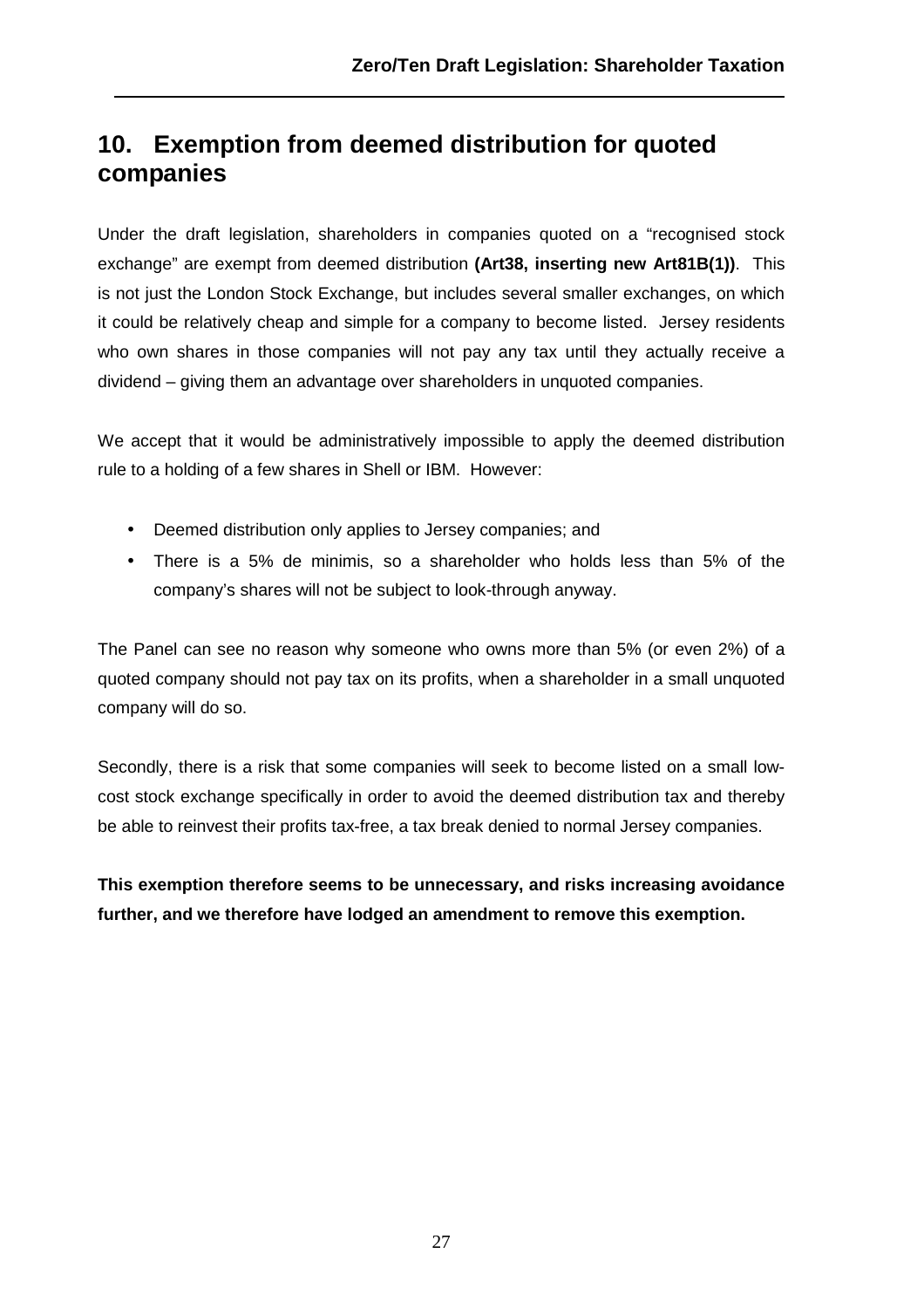# **11. De minimis limit**

Under the lodged legislation, the deemed distribution and look-through proposals will not apply to shareholders who own 5% or less of the shares in the company. Although the Panel accepts the administrative need for a de minimis, it feels that 5% is too high, for the following two reasons:

- Firstly, 5% of a company can be a significant investment;
- Secondly, it would be possible to avoid tax on a significant proportion of a company's profits by splitting shareholdings between family members, each holding just 5% of the shares.

This de minimis would enable some significant shareholdings to avoid tax (until a dividend is actually paid), an ability denied to many owners of small companies.

**The Panel therefore believes that 2% would be a better compromise between administrative efficiency and fairness, and have therefore lodged an amendment accordingly.**